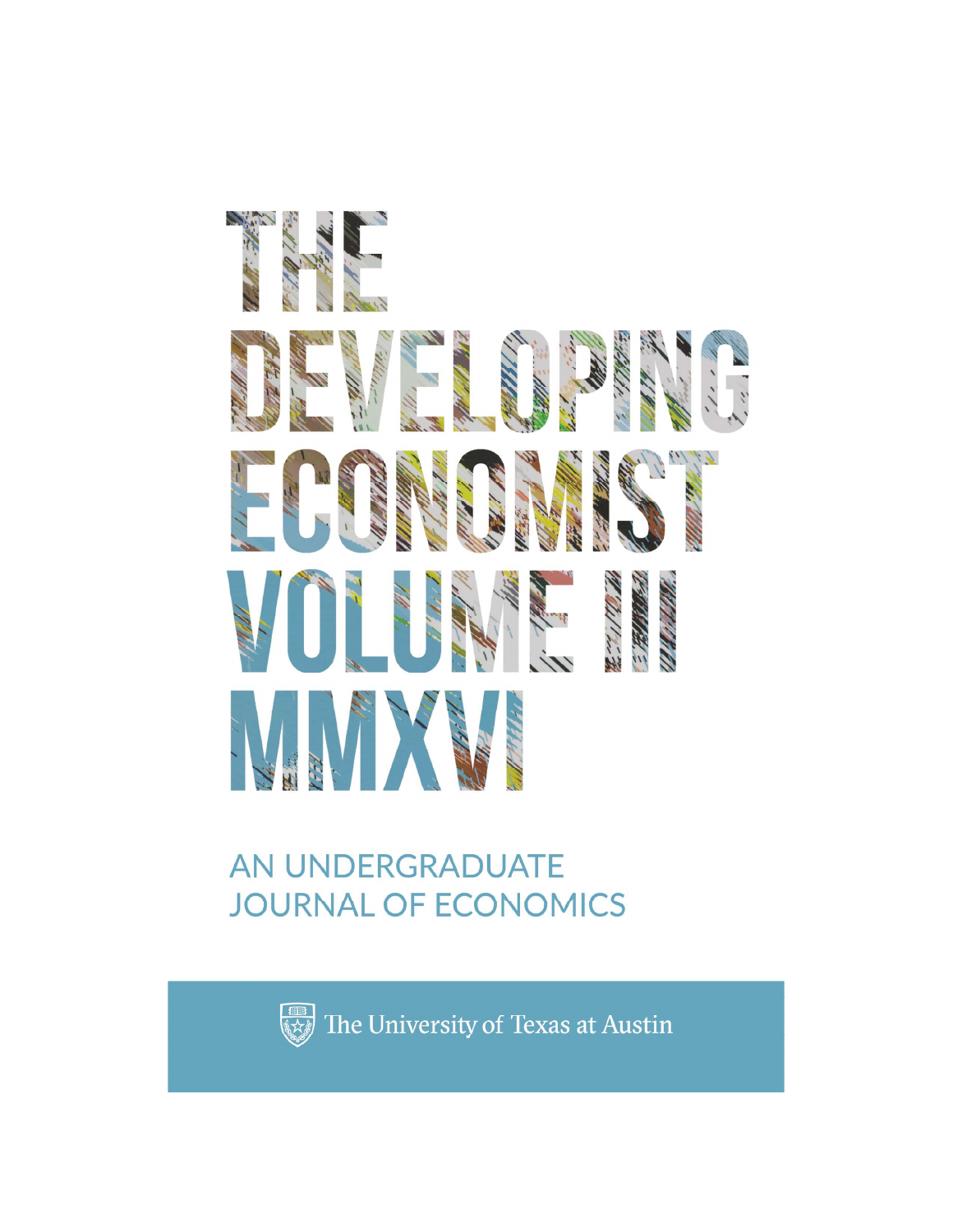## The Developing Economist

An Undergraduate Journal of Economics The University of Texas at Austin Volume 3

2016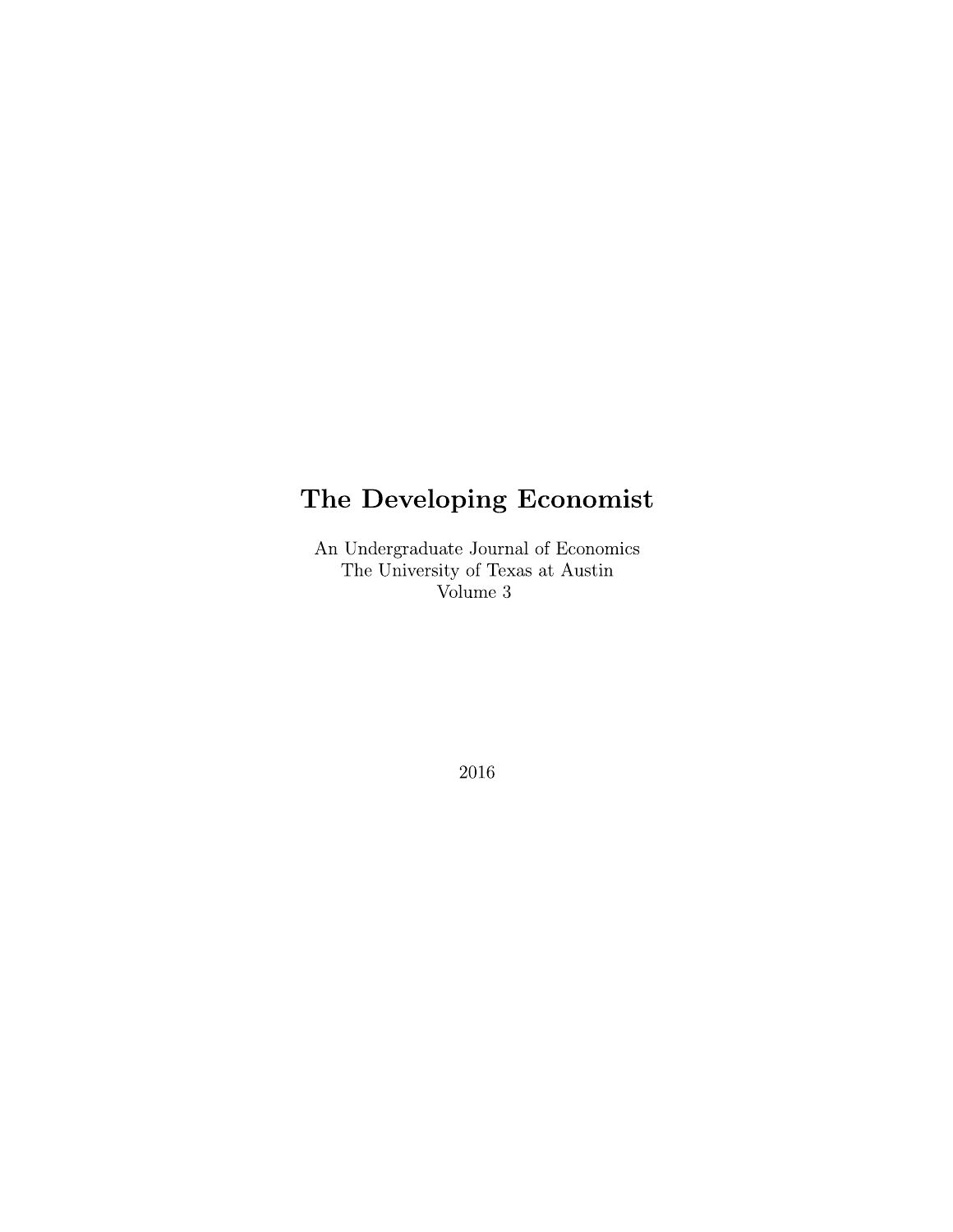### *Two Roads in a Wood:*

## **An Econometric Analysis of the Major Choice of First-Generation College Students**

Sam Trejo Economics, Plan II Honors

Advisor: Dr. Gerald Oettinger Associate Professor of Economics

\_\_\_\_\_\_\_\_\_\_\_\_\_\_\_\_\_\_

Second Reader: Dr. Robert Crosnoe Professor of Sociology Chair of Sociology Department

\_\_\_\_\_\_\_\_\_\_\_\_\_\_\_\_\_\_

#### **Abstract:**

Using data from the National Longitudinal Survey of Youth 1997, I estimate a multinomial logit choice model for the college major decisions of first-generation college students—students who are the first in the families to attend college—and non-first-generation students. The model controls for other factors such as sex, race, ability, and family income to isolate the effect of first-generation status on major choice for two otherwise identical students. I find that first-generation college students do make statistically different college major selections than otherwise identical students. I then examine whether the estimated differences between the major selection of first-generation and non-first-generation students is systematically related to characteristics of the majors. In particular, I use data extracted from the American Community Survey to create these measures of safety and stability. First-generation college students tend to be more risk averse than otherwise identical non-first-generation students whose parents have attended college, as they are more likely to select majors with well-defined career paths, high expected wages, and low unemployment rates.

Special thanks to Dr. Brian Duncan at The University of Colorado at Denver and Dr. Joseph Altonji at Yale University for advice and methodological assistance.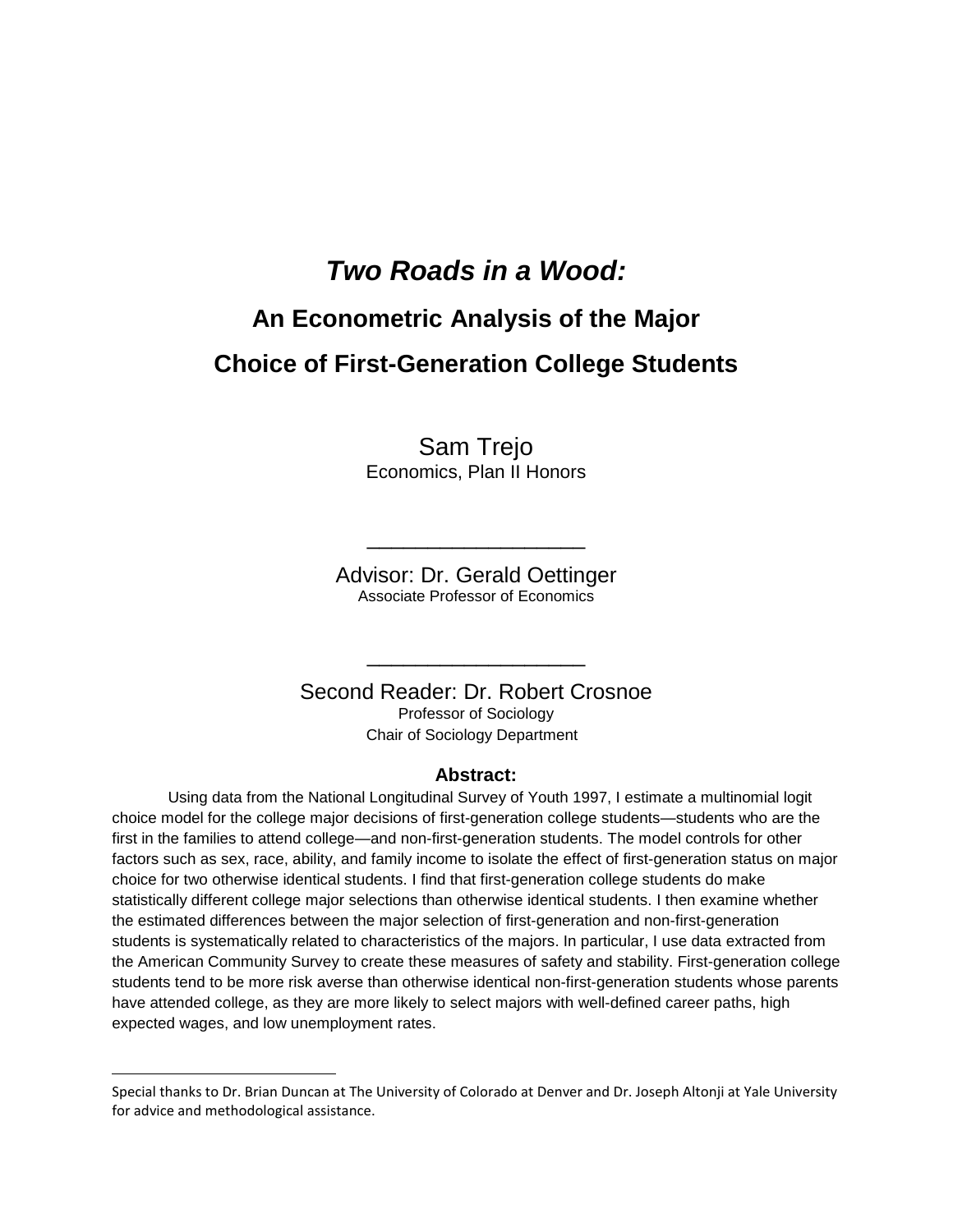#### **Introduction:**

 $\overline{a}$ 

In the fall of 2015, over 13 million American students attended 4-year universities<sup>2</sup>. Needless to say, not all 13 million students attended similar colleges or received a similar academic experience. An incoming freshman might decide to enroll at Arizona State University with annual tuition of about \$10,000, over 65,000 undergraduates, and a mix of small and large lectures classes to receive a B.S. in computer science. Contrastingly, another incoming freshmen might instead enroll at Vassar College, with an annual tuition of almost \$50,000, under 2,500 undergraduates, and small, discussion based classes to receive a B.A. in Philosophy. The wide range of educational institutions, degrees, and majors present in the United States illustrates a diversity in both the pedagogical philosophies and methodologies held by higher education providers and the resources, preferences, and educational interests of individual students.

To many students, a college education represents a transformative life experience. As Plato wrote over 2000 years ago, "the object of education is to teach us to love what is beautiful," a sentiment echoed on the University of Texas Plan II Honors program's website. There the interdisciplinary liberal arts program is advertised as "an education without boundaries," one "for a life, not for a living." To other students, a college education simply represents a practical investment in their human capital, affording degree holders higher wages and other rewards in the labor market. In 1967, then Governor of California Ronald Reagan embodied this outlook when he famously criticized the University of California system for offering courses on organizing social movements, arguing there was no value in "subsidizing intellectual curiosity" at universities.

Most American students likely view their college education as a healthy compromise of the positions represented by Plato and President Reagan. That is, students pursue education both because it adds value and texture to their lives and because it builds human capital that the labor market rewards. Though normative questions about the proper goals of "good" education are difficult to address concretely, the social and economic repercussions of the existence of a diverse set of higher educational opportunities, like the range of college major options, can be analytically explored.

A student's college major decision is not a trivial one; not only does each college major require a unique set of coursework and talents, but not all college degrees are

<sup>2</sup> "College Enrollment and Work Activity of 2014 High School Graduates." U.S. Bureau of Labor Statistics. U.S. Bureau of Labor Statistics, 16 Apr. 2015. Web. 26 Aug. 2015.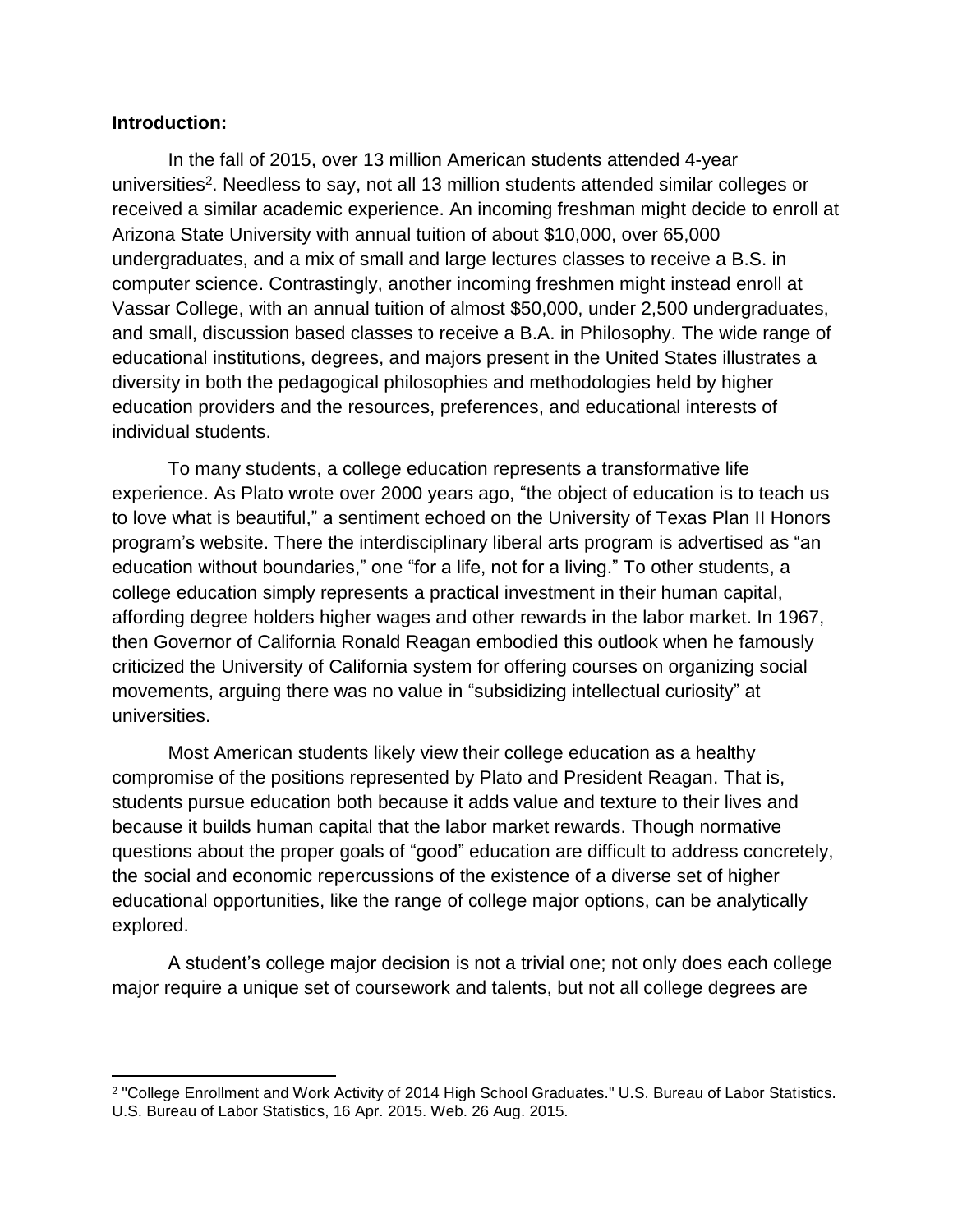equally valuable. While a college degree today may be worth more than ever before<sup>3</sup>, expected earnings vary tremendously across different majors. According to a 2015 report titled From Hard Times to Better Times<sup>4</sup> from the Georgetown University Center on Education and the Workforce (GCEW), there exists a wide range in returns to education by major, with median mid-career full-time earnings at \$29,000 for Counseling Psychology majors compared to \$120,000 for Petroleum Engineering majors. Thus, studying the tendencies in college major choice across demographic groups can serve to deepen an understanding of economic and educational disparities present in America.

Economic and sociological research has long explored how disadvantaged students make decisions differently in regards to higher education when compared to other students. The different contingent factors in a student's life such as their family's monetary constraints, their information about different degree options, and their unique set of cultural expectations likely influence the type of college degree an individual elects to pursue. In particular, we would expect these factors within a student's life to affect his or her likelihood of selecting different college majors. While some students may be drawn to the renaissance-style education offered by the Plan II Honors program, it may not be a practical or appealing option for all college-bound youths.

Due to the disparate returns to education across different major fields, research targeted at reducing economic and educational inequality should focus not only on investigating motivations of college attendance but also of the selection of a field of study. In this paper, I investigate how first-generation college students differ from other students in their choice of college major. Using data from the National Longitudinal Survey of Youth 1997 (NLSY97), I estimate a multinomial logit choice model for the college major decisions of first-generation college students and non-first-generation students. The model controls for other factors such as sex, race, ability, and family income to isolate the effect of first-generation status on major choice for two otherwise identical students. I find that first-generation college students—students who are the first in the families to attend college—do make statistically different college major selections than otherwise identical students.

I then examine whether the estimated differences in major selection between first-generation and non-first-generation students is systematically related to characteristics of the majors. In particular, I use data from the American Community Survey (ACS) to create measures of the economic safety and stability of different

<sup>&</sup>lt;sup>3</sup> According to the same GCEW Report, the ratio of the median wage between workers with a college degree and workers with only a high school education has steadily increased from the mid-1970s to present day. College graduates now make over two times more than high school graduates.

<sup>4</sup> Carnevale, Anthony, and Ban Cheah. "From Hard Times to Better Times." *Center on Education and the Workforce*. Georgetown University, 05 Feb. 2015.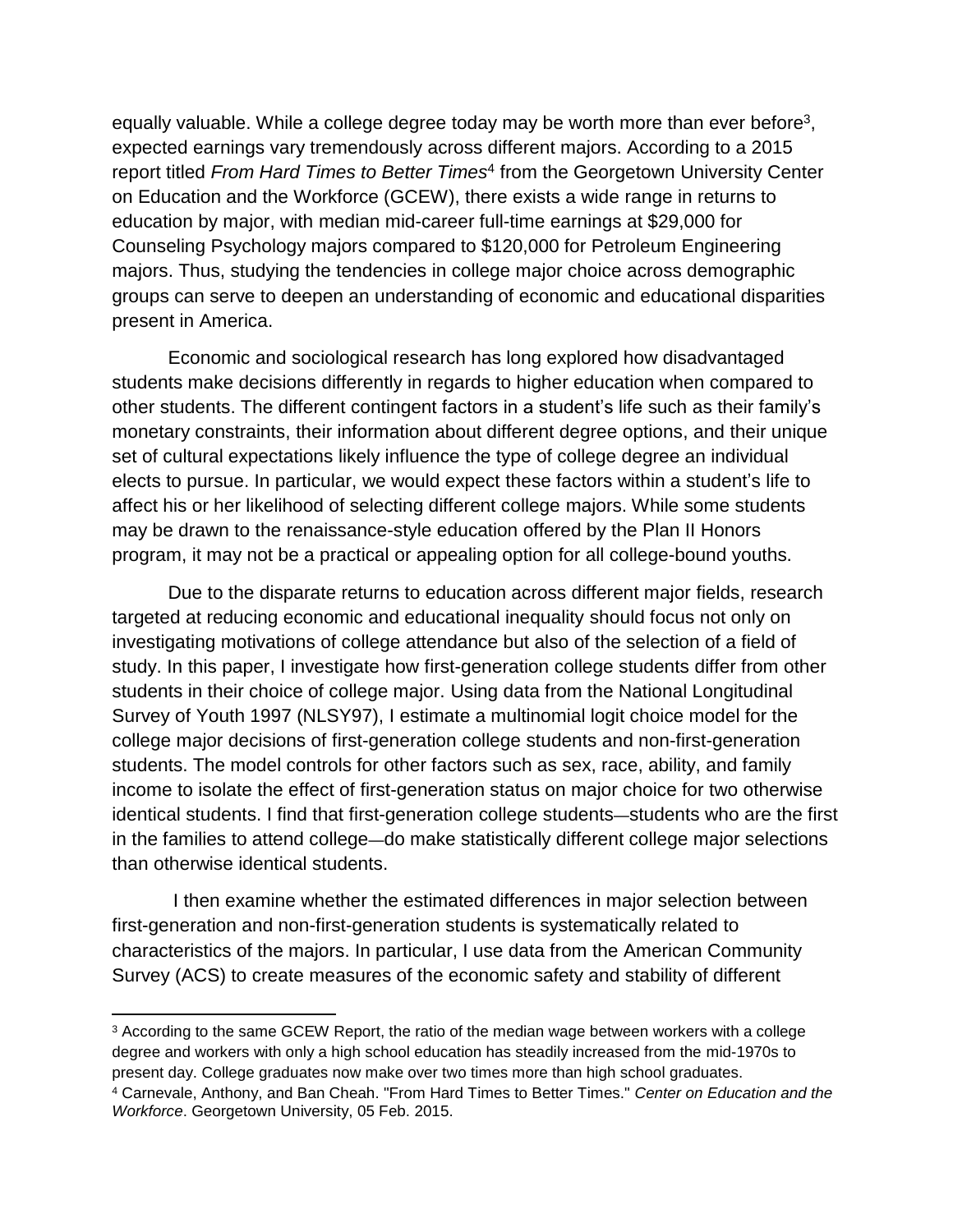majors. I find that first-generation college students are more risk averse than otherwise identical students who have parents who have attended college and tend to select majors with a well-defined career path, high expected wages, and low expected unemployment.

#### **Literature Review:**

 $\overline{\phantom{a}}$ 

A growing body of economic and sociological research explores how disadvantaged students—namely members of certain minority groups, those from lowincome families, and first-generation college students—make decisions differently in regards to higher education when compared to other students.

For example, disadvantaged minorities are less likely than other groups to prepare themselves academically for college. Using a nationally representative sample of the National Educational Longitudinal Study (NELS) data set, Stage, Droogsma-Musoba, and Brown<sup>5</sup> (2002) found that, controlling for ability, Asian American and White students were more likely than Black, Hispanic, and Native American students to take mathematics courses that would prepare them for college. Furthermore, low-income students are significantly less likely to decide to even apply to college. Using the same data set, Cabrera and La Nasa<sup>6</sup> (2002) found that while 76% of high socioeconomic status students submitted applications to four-year colleges, only 21.3% of low socioeconomic status students applied to college.

Not only are students from these disadvantaged groups less likely to apply to college, but when they do apply they tend to under-match, or in other words, apply to colleges below their academic ability level. Using a recent sample of Texas high school graduates, Black, Cortez, and Lincove<sup>7</sup> (2014) investigated race and ethnicity differences in college application decision-making using a sample recent Texas high school graduates. They found that disadvantaged minorities exhibit different college application decisions than Whites and Asians with similar levels of academic achievement. Inequality in college access is magnified through these under-matching tendencies of minority high-performing students. This reinforces the findings of Hoxby and Christopher<sup>8</sup> (2012), who first demonstrated the tendency of high-achieving lowincome students to choose not to apply to selective colleges.

<sup>5</sup> Stage, F. K., Droogsma-Musoba, G., & Brown, C. (2002, April). *Mathematics achievement: Racialethnicity and course taking patterns.* American Educational Research Association, New Orleans. <sup>6</sup> Cabrera, A. F., & La Nasa, S. M. (2000a). Overcoming the tasks on the path to college for America's disadvantaged. In A. Cabrera & S. La Nasa (Eds.), *Understanding the college choice of disadvantaged students.* New Directions for Institutional Research, No. 107, pp. 31-44. San Francisco: Jossey-Bass. <sup>7</sup> Black, Sandra, Kalena Cortes, and Jane Lincove. "You Have to Apply Yourself: Racial and Ethnic Differences in College Application." Working Paper (2014). 1 Jan. 2015.

<sup>&</sup>lt;sup>8</sup> Hoxby, Caroline, and Christopher Avery. "The Missing "One-Offs": The Hidden Supply of High-Achieving, Low Income Students." National Bureau of Economic Research (2012): Working Paper. Web.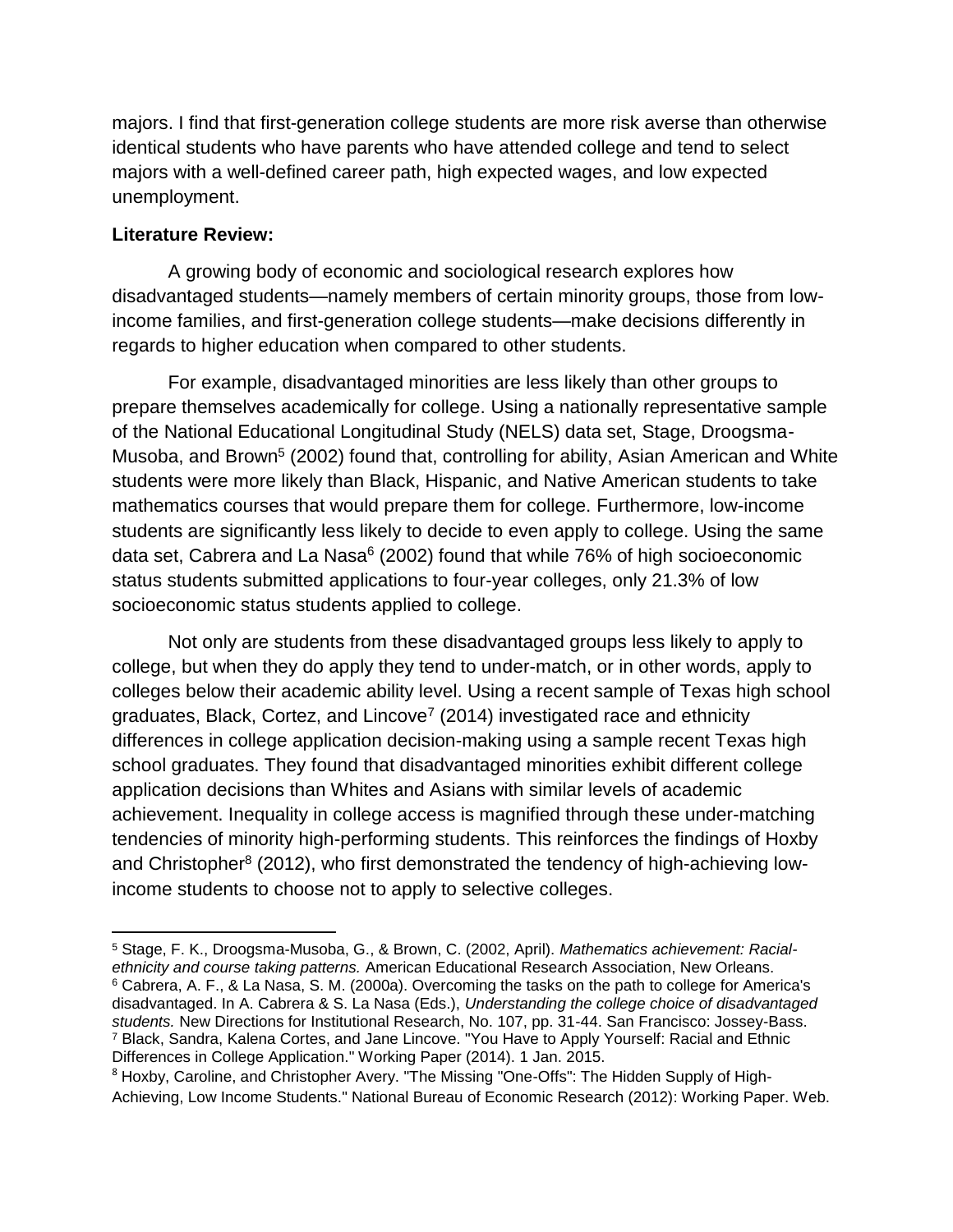While the behavior of disadvantaged students leading up to and navigating through higher education is increasingly the subject of academic research, only minor inquiry has been made regarding how these disadvantaged groups tend to select a field of study. Saks and Shore<sup>9</sup> (2005) estimated the risk associated with different careers and found education, health care, and engineering careers to have relatively safe streams of labor income; on the other hand, business, sales, and entertainment careers are more risky. Controlling for observable measures of ability and demographic background, they showed that students from low-income families tended to select majors that would result in less risky careers than high-income students.

That little economic research on college major selection has been done is surprising, given the strong connection between college major and labor market outcomes. Recent survey information has provided social science researchers with new data linking one's college major to future employment and financial outcomes. Starting in 2009, the ACS began asking for its respondents to report their college field of study. Altonji, Blom, and Meghir<sup>10</sup> (2012) use this data to review literature on the heterogeneous nature of educational specializations and the link between college majors and occupational paths. Amazingly, they find that the "difference in returns across college majors rivals the college wage premium." After adjusting for basic demographics, work experience, and postsecondary degrees, the gap in log wages rates between male electrical engineering and male general education majors is a striking 0.56, nearly as large as the 0.57 difference between college graduates and high school graduates.

In this paper, I expand upon Saks and Shore's work by exploring the additional effect of first-generation status on student college major decisions. In doing so, I am able to separate out the impact of parental education from race and socioeconomic status. By better studying this important educational choice, my research adds to a greater body of work that aims to understand the decisions made by disadvantaged students while preparing for, pursuing, and specializing within higher education.

#### **Theory:**

l

That low-income students tend to be more risk averse in their college major selection compared to middle and high-income of students is unsurprising. Postsecondary education in America is expensive; there exist substantial explicit academic

<sup>9</sup> Saks, Raven E., and Stephen H. Shore. "Risk And Career Choice." B.E. Journal Of Economic Analysis & Policy: Advances In Economic Analysis & Policy 5.1 (2005): 1-45. Business Source Complete. Web. 20 Nov. 2015.

<sup>&</sup>lt;sup>10</sup> Altonji, Joseph, Erica Blom, and Costas Meghir. "Heterogeneity in Human Capital Investments: High School Curriculum, College Major, and Careers." Annual Review of Economics 4 (2012): 185-223. Web.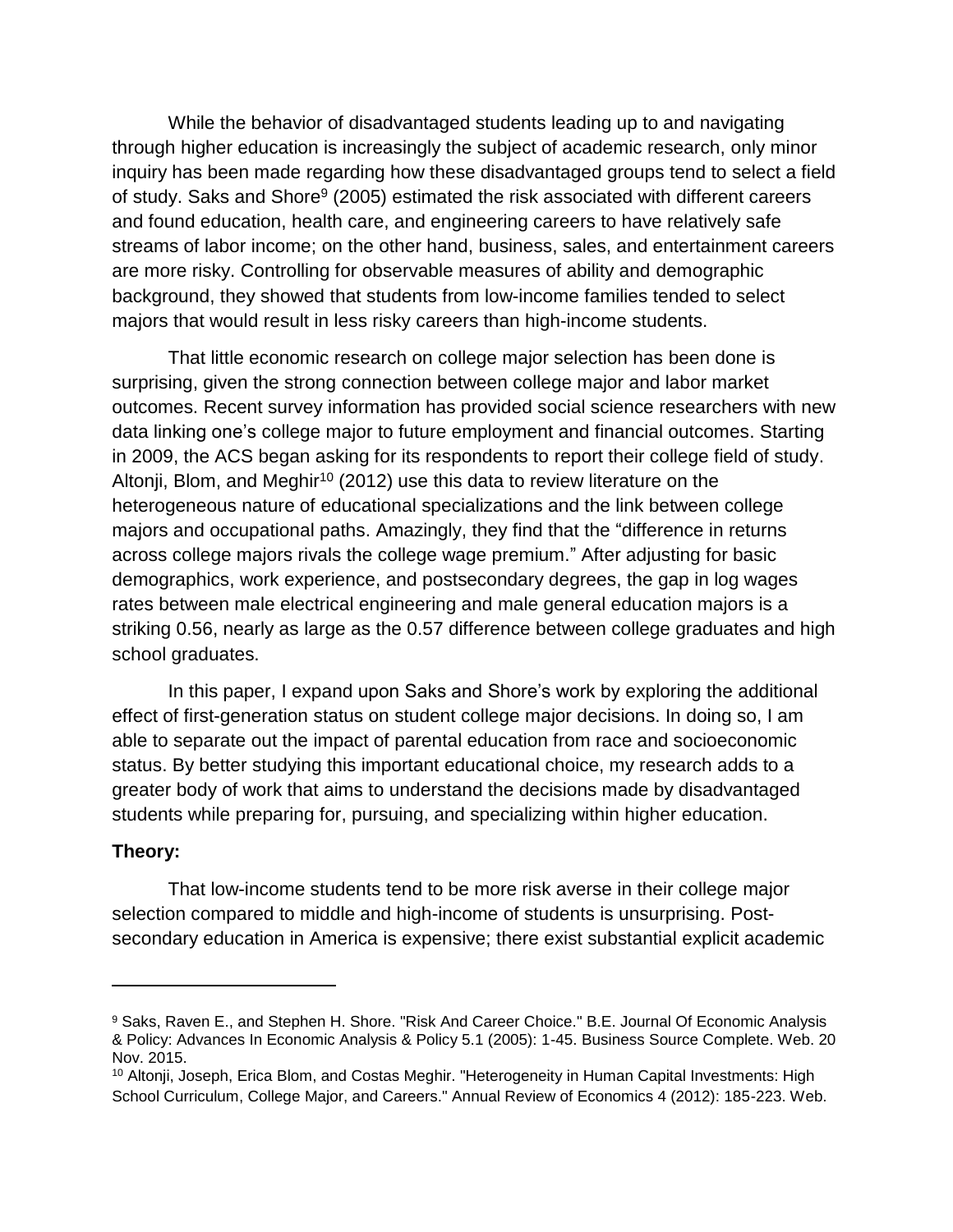costs to higher education (namely tuition). These explicit costs are heightened by the implicit opportunity cost of the forgone wages during the time spent in school.

Under perfect credit market conditions, a student might choose to borrow money now for the cost of college only to repay the money later with improved future labor market outcomes. However, human capital cannot be collateralized in the same way that other investments can be, making educational loans riskier than other types of lending. This credit market failure drives up interest rates for college loans, causing an increase in the marginal cost of education for the low-income students who are forced to take out loans. For this reason, attending college may only be a rational investment for low-income students wishing to specialize in a narrower, more lucrative set of college majors.

My research, however, focuses on the extent to which being a first-generation college student affects an individual's college major choice. First-generation college students are disproportionately from low-income families and members of disadvantaged minority groups in addition to facing a unique set of educational challenges. For these students, going to college is uncharted territory. First-generation college students are likely exposed to less or at least different information about college than those students whose parents have attended college. College, like most things, rewards students with both explicit financial returns and also intangible utility. Firstgeneration college students may lack family member accounts of the non-financial rewards to a college education, leading them to give the expected labor market rewards of a major more relative weight when selecting their field of study.

In addition, because pursuing postsecondary education is atypical for their family and peer group, a first-generation student may be forced to more frequently justify his or her decision or articulate his or her post-graduation plans, thereby incentivizing a more pragmatic major selection. Preference may be given by first-generation college students to majors with higher wages and a more well-defined career path. For example, firstgeneration students might avoid studying areas such as communications or psychology and instead give preference to degrees in areas such as healthcare or engineering.

Being asked to answer the "Why college?" question might also alter the timeline of the college major decision of first-generation students. Many students enter their first year of college as undeclared students or adopt a major only tentatively, but firstgeneration students may experience pressure to select a major before they get to college. When a student makes their specialization could easily impact the major he or she selects.

Finally, first-generation students are a group comprised entirely of individuals who are is making a decision that is a departure from their familial and social norms. An individual's propensity to "go against the grain" and make such a choice could be the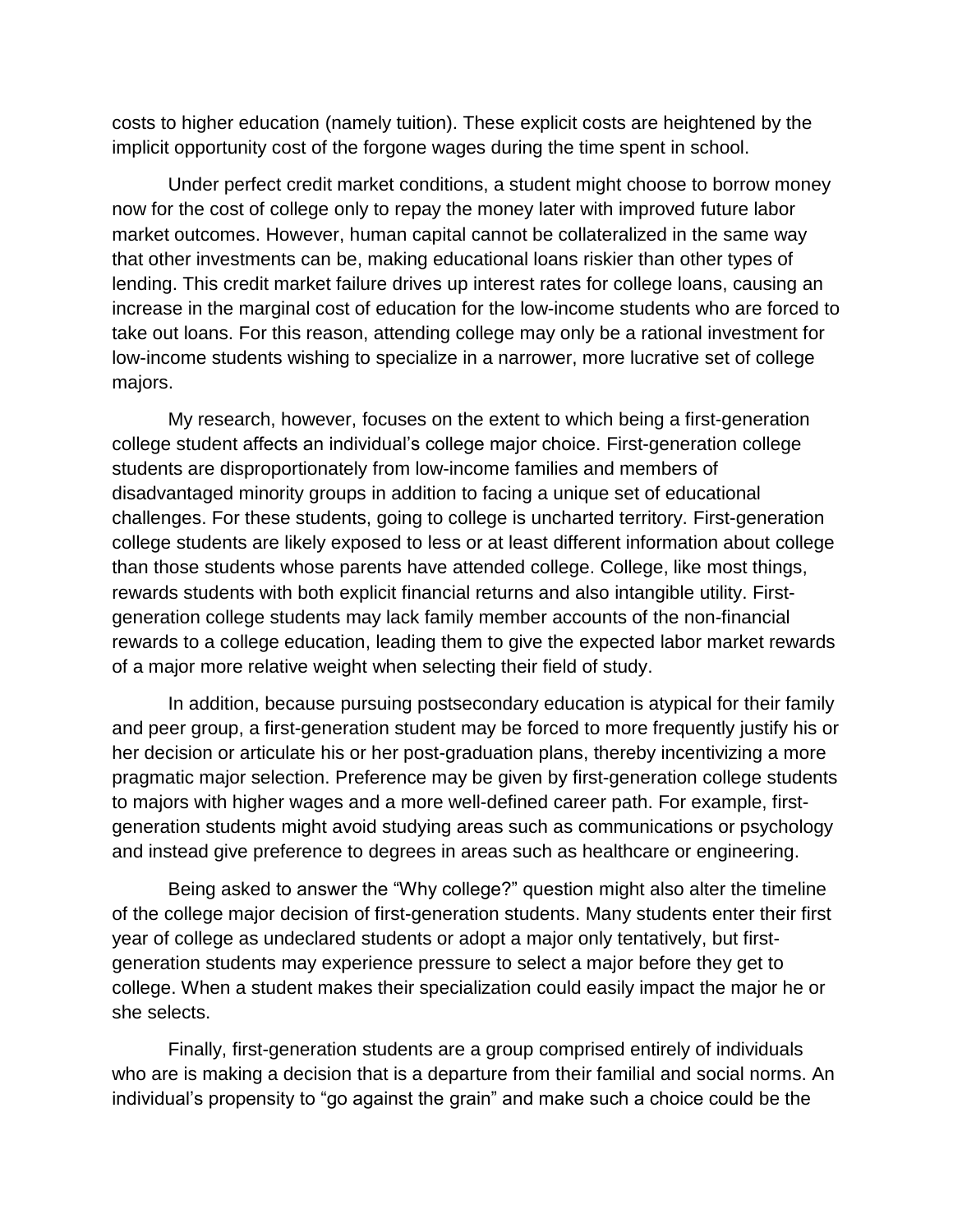result of particular character traits or interests, which would therefore be more common in first-generation students than other students. This might result in the selection systematically different majors, though the major characteristics that would be preferred remains unclear.

#### **Data Set:**

 $\overline{\phantom{a}}$ 

I begin by analyzing individual-level data from the National Longitudinal Study of Youth 1997 Cohort<sup>11</sup> (NLSY97). The NLSY97 consists of a nationally representative sample of approximately 9,000 youths who were between 12 and 16 years old as of December 31, 1996. The initial round of the survey took place in 1997. In that first round, both the eligible youth and one of the youth's parents received hour-long personal interviews. These youths were asked questions on their family background, education, work, and life decisions and were re-interviewed on an annual basis.

My sample consists of all the individuals in the NLSY97 who completed a 4-year college degree by 2010. Though interesting questions exist on a student's initial college major decision and its effect of major switching and drop-out rates, I limit my study to a student's final major selection. A student's final major can be thought of as their ultimate revealed preference and by using this as my metric of analysis I am able to draw connections between a student's college major and their expected labor market outcomes.

First I construct my college major variable COLLEGE\_MAJOR. Though the NLSY97 has an already constructed major variable available based off of college transcripts, transcripts for many students were not collected. To increase my number of usable observations, I elect not to use this variable. Instead, I construct my own variable for college major using a self-reported "current college field of study" question that participants were asked on an annual basis. To do so, I order the annual responses from each individual chronologically and use each individual's final non-missing selfreported field of study for their COLLEGE\_MAJOR value.

To obtain major variables each with a sufficient number of observations, I next group together similar COLLEGE\_MAJORs to create 11 MAJOR\_GROUP variables. In constructing these major groups, I worked to strike a sensible balance between groupings based on both similar expected labor market outcomes and related academic content. The few observations with major variables that did not fit well into any categories were dropped from my dataset. These dropped observations were *Home Economics*, *Automotive Mechanics*, *Transportation & Materials Moving*, *Security &*

<sup>11</sup> The NLSY97 survey is sponsored and directed by the U.S. Bureau of Labor Statistics and conducted by the National Opinion Research Center at the University of Chicago, with assistance from the Center for Human Resource Research at The Ohio State University.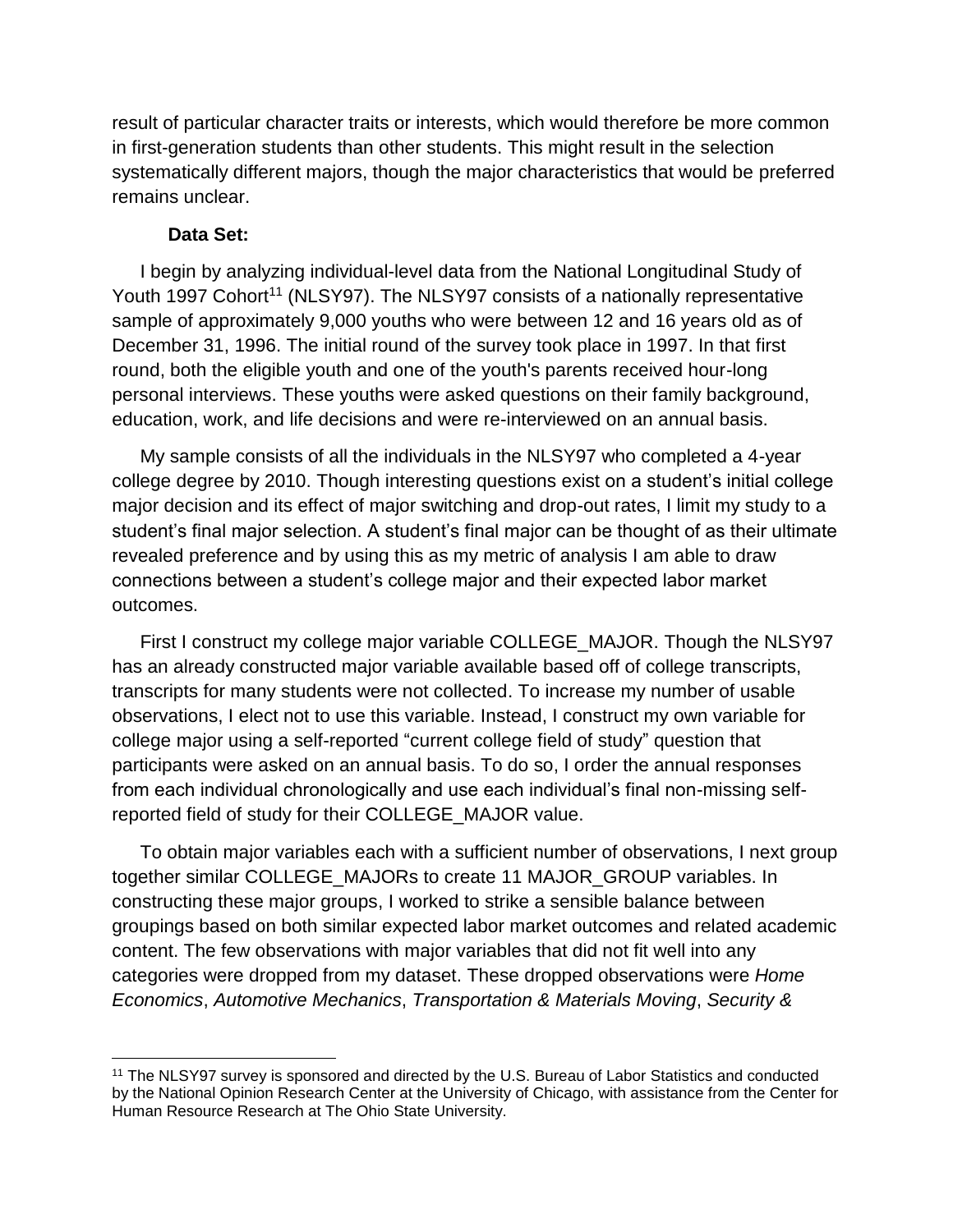*Protective Services,* and *Uncodable*. The final major groupings of my NLSY97 sample set are displayed in Table 1.

| Table 1                                  |                                  | <b>NLSY97 Major Groupings</b>                                                                                                                   |
|------------------------------------------|----------------------------------|-------------------------------------------------------------------------------------------------------------------------------------------------|
| <b>MAJOR_GROUP</b>                       | Number of<br><b>Observations</b> | <b>NLSY97 Major Code (COLLEGE_MAJOR)</b>                                                                                                        |
| Arts                                     | 99                               | Fine & Applied Arts                                                                                                                             |
| Biology & Life<br><b>Sciences</b>        | 135                              | Agriculture & Natural Resources, Biological Sciences                                                                                            |
| <b>Business</b>                          | 402                              | Business Management, Hotel & Hospitality Management                                                                                             |
| Communication                            | 123                              | Communications                                                                                                                                  |
| Computer<br>Science & Math               | 104                              | Computer & Information Sciences, Mathematics                                                                                                    |
| Education                                | 194                              | Education                                                                                                                                       |
| <b>Physical Science</b><br>& Engineering | 128                              | Architecture & Environmental Design, Engineering, Other Sciences & Applied<br>sciences, Physical sciences                                       |
| Health                                   | 162                              | Nursing, Nutrition & Dietetics, Other Health Professions, Pre-Dental, Pre-<br>Med, Pre-Vet                                                      |
| Humanities &<br>Liberal Arts             | 205                              | Area Studies, English, Ethnic Studies, Foreign Languages, History,<br>Interdisciplinary Studies, Philosophy, Theology & Religious Studies       |
| Psychology &<br>Social Work              | 153                              | Human Services, Psychology, Social Work                                                                                                         |
| Social Science                           | 276                              | Anthropology, Archaeology, Criminology, Economics, Geography,<br>International Relations, Legal Services, Political Science, Pre-Law, Sociology |
| Total                                    | 1,981                            |                                                                                                                                                 |

Next, I construct a FG\_COLLEGE dummy variable for those individuals who never had a parent that attended college. For the purposes of this paper, I define firstgeneration student as one whose does not have a parent with greater than 12 years of schooling.

Finally, I define several key demographic variables for the individuals in my sample. I begin by creating a FEMALE dummy variable representing a female participant and a BLACK\_HISPANIC dummy variable representing an individual who is Black or Hispanic. Next, I create a measure of family income. Unfortunately, only the initial year of family income was usable for my analysis. In the year following the initial NLSY97 interview in 1997, a fraction of the youths in my sample set become emancipated. Any income reported thereafter is the individual's own personal income. Because comparing an 18 year old's personal income against 17 year old's family income would be unreflective of their actual relative financial situations, I limited my income measure to just family income in the year of 1997 and call this variable INCOME\_1997. For a measure of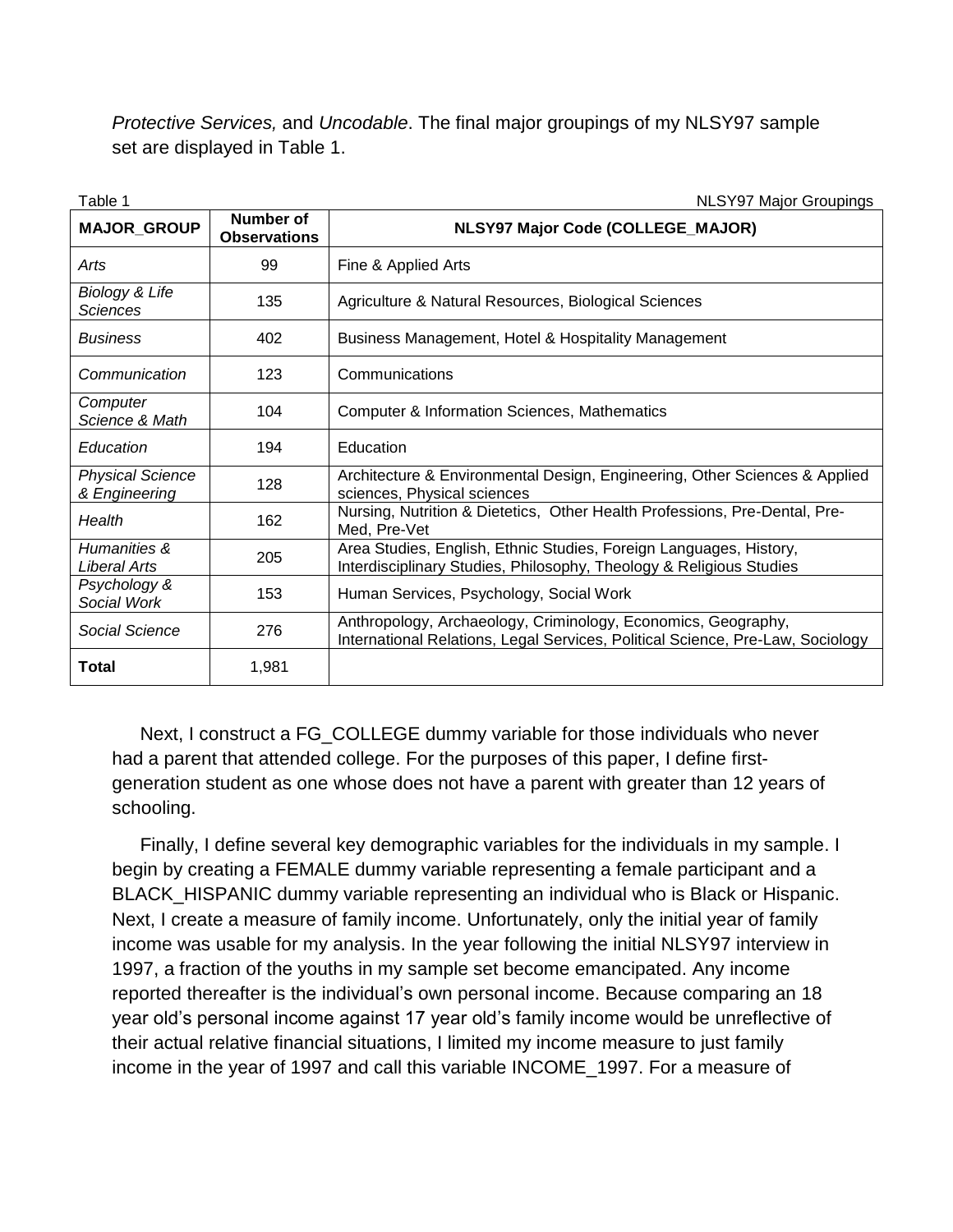cognitive ability, I use percentile scores from the Armed Forces Qualification Test (AFQT) to create an AFQT\_PCT variable.

Unfortunately, a small number of observations are missing values for both AFQT PCT and INCOME 1997; I drop these observations from my dataset. For any remaining observations, I then estimate any missing values for either AFQT\_PCT or INCOME\_1997 by forming predicted values based from OLS regressions with the other 4 variables as independent variables. For example, I estimated 168 missing AFQT\_PCT values by using an OLS regression with INCOME\_1997, FG\_COLLEGE, FEMALE, and BLACK\_HISPANIC independent variables.

Table 2 contains summary statistics of my NLSY97 sample. There are several substantial differences in characteristics between the first-generation and non-firstgeneration members of my sample, suggesting that it might be important to control for these differences in order to isolate the true effect of being a first-generation college student on major selection.

| Table 2                                   | <b>NLSY97 Dataset Description</b> |                |  |  |  |
|-------------------------------------------|-----------------------------------|----------------|--|--|--|
|                                           | <b>FG COLLEGE</b>                 | Not FG_COLLEGE |  |  |  |
| <b>Percent Female</b>                     | 67.25%                            | 55.77%         |  |  |  |
| Percent Hispanic or Black                 | 47.37%                            | 25.99%         |  |  |  |
| <b>AFQT Percentile Mean</b>               | 58.58                             | 70.48          |  |  |  |
| <b>AFQT Percentile Standard Deviation</b> | 24.88                             | 22.89          |  |  |  |
| 1997 Family Income Mean                   | \$45,985                          | \$74,649       |  |  |  |
| 1997 Family Income Standard Deviation     | \$29,804                          | \$54,224       |  |  |  |
| <b>Number of Observations</b>             | 342                               | 1,639          |  |  |  |

In addition to the NLSY97, I use data from the American Community Survey (ACS) to create variables measuring wages, unemployment rates, and occupational concentrations for recent college graduates. The ACS is an ongoing statistical survey conducted by the U.S. Census Bureau, sent to over 3 million households each year. Beginning in 2009, the ACS began asking for its respondents to report their college field of study, providing researchers with unprecedented access to a large data set linking an individual's college major to their employment and financial outcomes.

I begin with an extract of the ACS that contains over 1.5 million observations from 2009, 2010, and 2011. Because I am primarily interested in measuring the labor market rewards for recent college graduates, I keep only observations on individuals between the ages of 22 and 26, leaving me with just over 60,000 observations<sup>12</sup>.

<sup>&</sup>lt;sup>12</sup> As a check for robustness, I also conducted the same analysis with all observations in the ACS sample. Changing the age did not significantly alter the results.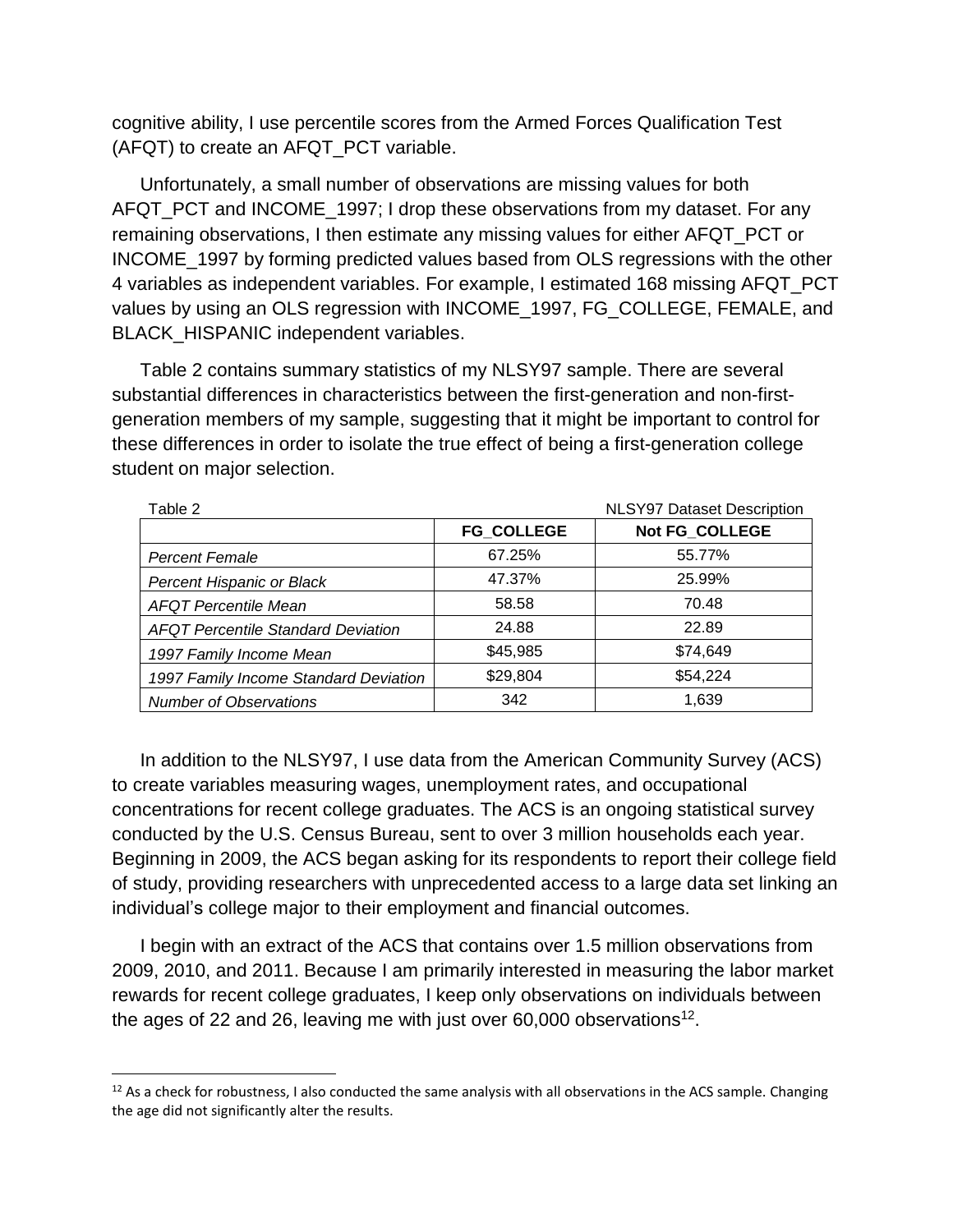Next I have to code the ACS field of study variable into my MAJOR\_GROUP variable. I tried to be as consistent with my NLSY97 groupings as possible. The final ACS major groupings are displayed in Table 3.

 $\overline{a}$ 

ACS Major Groupings

| <b>MAJOR_GROUP</b>                 | Number of<br><b>Observations</b> | <b>ACS Major Code</b>                                                                                           |
|------------------------------------|----------------------------------|-----------------------------------------------------------------------------------------------------------------|
| Arts                               | 3,579                            | <b>IFine Arts</b>                                                                                               |
| <b>Biology &amp; Life Sciences</b> | 6,577                            | Agriculture, Biology & Life Sciences, Environment & Natural<br>Resources                                        |
| <i><b>Business</b></i>             | 12,120                           | <b>IBusiness</b>                                                                                                |
| Communication                      | 3,918                            | Communications, Communication Technologies                                                                      |
| Computer Science & Math            | 2,746                            | Computer & Information Sciences, Mathematics and Statistics                                                     |
| Education                          | 5,879                            | <b>Education Administration &amp; Teaching</b>                                                                  |
| Engineering                        | 5,191                            | Architecture, Engineering, Engineering Technologies, Physical<br>Sciences, Nuclear & Industrial Radiology       |
| Health                             | 4,012                            | lMedical & Health Sciences                                                                                      |
| Humanities & Liberal Arts          | 6,380                            | Area & Ethnic Studies, English, History, Liberal Arts,<br>Linguistics & Foreign Languages, Philosophy, Theology |
| Psychology & Social Work           | 4,613                            | Psychology                                                                                                      |
| Social Science                     | 5,634                            | Law & Public Affairs & Social Work, Social Sciences                                                             |
| Total                              | 60,649                           |                                                                                                                 |

With the ACS data, I construct three major group characteristic variables: occupational concentration, mean hourly wage, and unemployment rate. The occupational concentration variable measures the percentage of all graduates from a given major group that work in the 3 most common occupations for that major group. A detailed table showing the underlying most common occupational fields for each major used to construct this occupational concentration value can be found in the data appendix of this paper. For the occupational groupings, I used occupational fields from the  $ACS^{13}$ .

<sup>&</sup>lt;sup>13</sup> The ACS has both broad and narrow occupational concentration groupings available. I chose to use the broad groupings, but as a check for robustness I also conducted the same analyses using the narrow groupings, which yielded very similar results.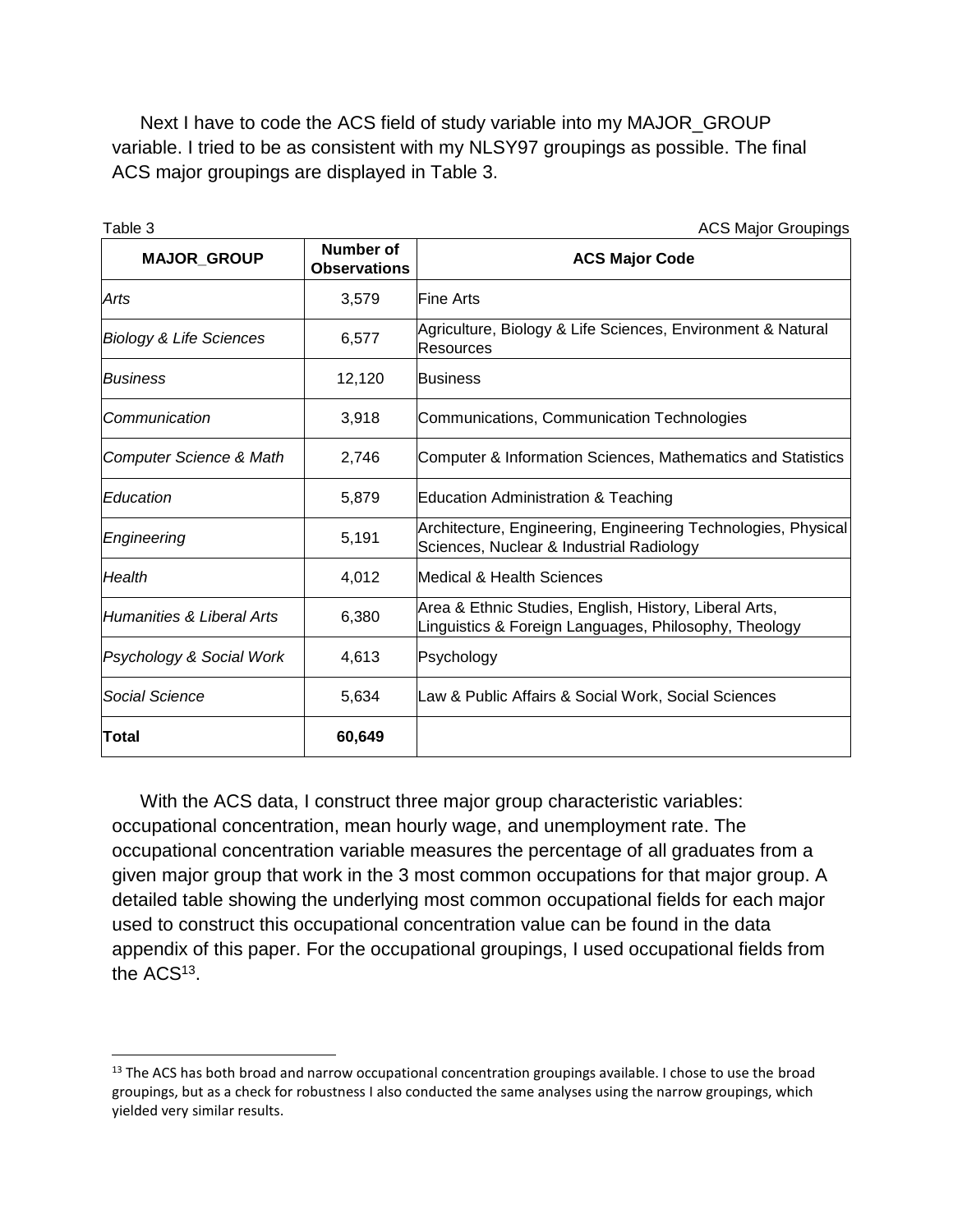Occupational concentration serves to describe the clarity of the career path of a major group; a major group that has a very high fraction of its graduates employed in the 3 most common occupational groups can be thought of as having a clear career path. In other words, the question of "What can I do after college with this major?" has a relatively more well-defined answer for majors with high occupational concentrations than for majors with low occupational concentrations.

Next I calculate the average hourly wage for each major group. I adjust<sup>14</sup> all the wage variables to be in 2010 USD and then remove all individuals who work less than 50 weeks a year. The ACS has only interval data on the number of weeks worked for part-year workers, so I was unable include them when constructing my wage variable. To create a measure of hourly wage for each major group, I divide the annual earnings of every individual in a major group by the number of weekly hours typically worked by that individual times 50. I average all the hourly wages in a particular major group to create my wage variable for that major group.

Finally, I calculate the major group unemployment rate. I simply divide the number of people without jobs seeking work in a particular major group by the total number of people in the labor force from that major group. Chart 4 contains summary statistics from the ACS for each major group.

| Table 4                              |                                   |                         | <b>ACS MAJOR_GROUP Statistics</b> |
|--------------------------------------|-----------------------------------|-------------------------|-----------------------------------|
| <b>MAJOR_GROUP</b>                   | <b>Occupational Concentration</b> | <b>Mean Hourly Wage</b> | <b>Unemployment Rate</b>          |
|                                      | Narrow<br><b>Broad</b>            |                         |                                   |
| Arts                                 | 21.17%<br>51.37%                  | 15.62                   | 8.22%                             |
| <b>Biology &amp; Life Sciences</b>   | 16.40%<br>46.12%                  | 18.06                   | 4.98%                             |
| <b>Business</b>                      | 23.64%<br>55.25%                  | 20.87                   | 5.40%                             |
| Communication                        | 13.36%<br>48.65%                  | 17.59                   | 5.99%                             |
| <b>Computer Science &amp; Math</b>   | 66.28%<br>37.66%                  | 24.65                   | 5.28%                             |
| Education                            | 67.45%<br>85.64%                  | 16.51                   | 3.77%                             |
| Engineering                          | 62.18%<br>24.92%                  | 25.34                   | 5.37%                             |
| Health                               | 78.39%<br>51.99%                  | 24.93                   | 3.30%                             |
| <b>Humanities &amp; Liberal Arts</b> | 17.73%<br>49.44%                  | 16.78                   | 7.57%                             |
| Psychology & Social Work             | 26.00%<br>46.28%                  | 16.60                   | 6.25%                             |
| Social Science                       | 10.65%<br>36.92%                  | 20.30                   | 7.82%                             |

<sup>&</sup>lt;sup>14</sup> I use the "U.S. City Averages" Consumer Price Index from the Bureau of Labor and Statistic from the years 2009, 2010, and 2011 to perform these calculations.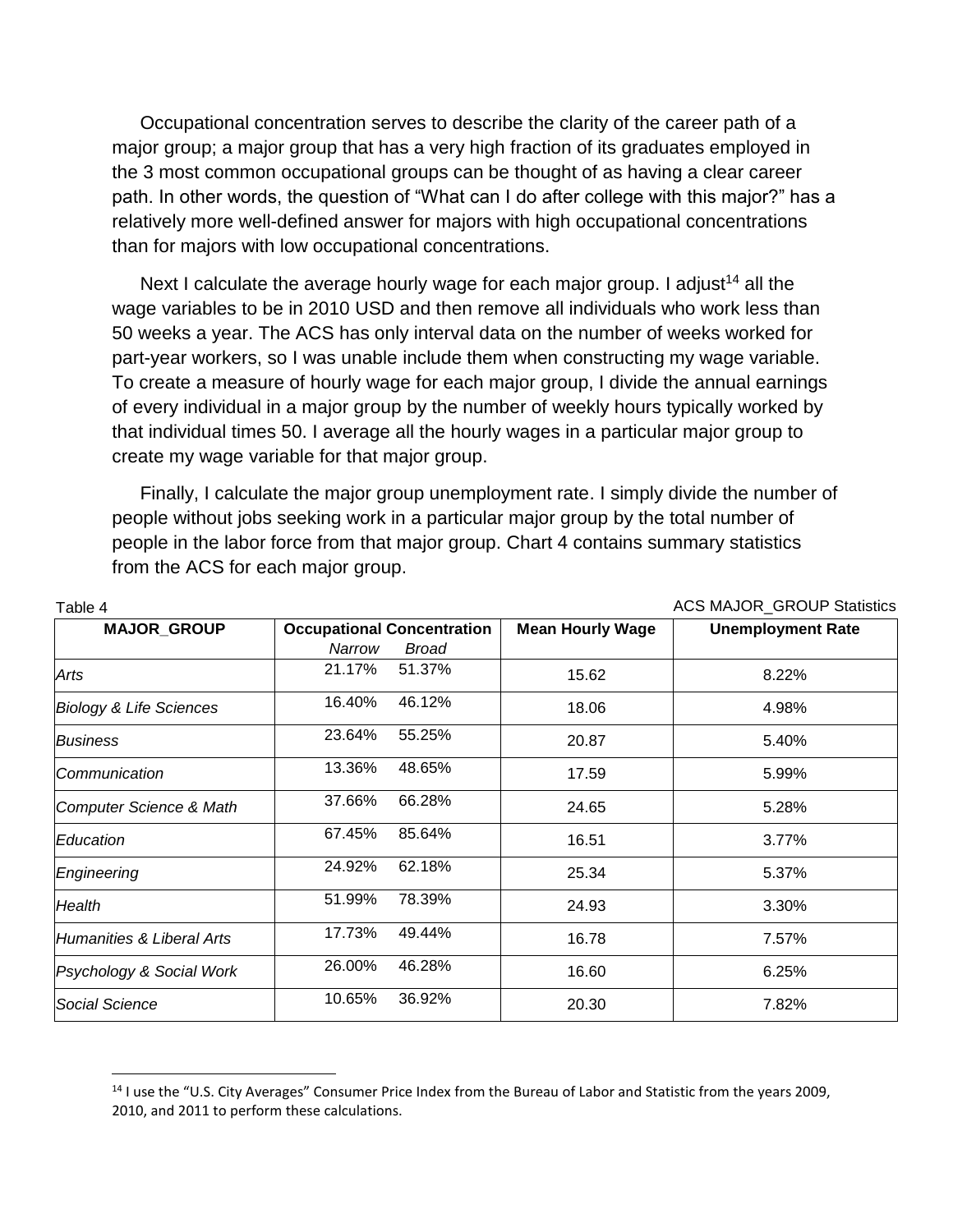Notice a wide range of values exists for occupation concentration, mean hourly wage, and unemployment rate among the major groups. For example, *Arts* has an occupational concentration of 51%, a mean hourly wage of \$15.6, and an unemployment rate over 8% whereas *Health* has an occupational concentration of 78%, a mean hourly wage of almost \$25, and an unemployment rate of 3.3%. Importantly, a major group's rank in one descriptive category is not always similar to its ranking in the other categories. For example, *Education* is near the minimum value of mean hourly wage distribution while *Health* is close to the maximum, but both *Education* and *Health* are among the fields with the highest occupational concentrations.

#### **Data Analysis:**

I begin by using my sample from the NLSY97 to construct a naïve comparison of major choice between first-generation students and non-first-generation students. Table 5 contains a simple breakdown of the percentage of first-generation and non-firstgeneration students in each major group within my sample.

| Table 5                              |                   |                                 | NLSY97 MAJOR GROUP Breakdown                       |
|--------------------------------------|-------------------|---------------------------------|----------------------------------------------------|
| <b>MAJOR GROUP</b>                   | <b>FG COLLEGE</b> | <b>Not</b><br><b>FG COLLEGE</b> | <b>Difference</b><br>(FG_COLLEGE - Not FG_COLLEGE) |
| Arts                                 | 2.63%             | 5.49%                           | $-2.86%$                                           |
| <b>Biology &amp; Life Science</b>    | 5.26%             | 7.14%                           | $-1.88%$                                           |
| <b>Business</b>                      | 18.13%            | 20.74%                          | $-2.61%$                                           |
| Communication                        | 3.8%              | 6.71%                           | $-2.91%$                                           |
| <b>Computer Science &amp; Math</b>   | 5.56%             | 5.19%                           | 0.37%                                              |
| Education                            | 13.45%            | 9.03%                           | 4.42%                                              |
| Engineering                          | 6.43%             | 6.47%                           | $-0.04%$                                           |
| Health                               | 9.65%             | 7.87%                           | 1.78%                                              |
| <b>Humanities &amp; Liberal Arts</b> | 5.85%             | 11.29%                          | $-5.44%$                                           |
| Psychology & Social Work             | 11.11%            | 7.02%                           | 4.09%                                              |
| Social Science                       | 18.13%            | 13%                             | 5.07%                                              |

A statistical significance test rejects the hypothesis that these differences are equal to zero at conventional levels. In other words, this table suggests that there is a relationship between first-generation status and college major selection. However, this sort of analysis fails in addressing my true line of inquiry. As seen earlier in Table 2, first-generation students in my sample set are quite characteristically different than nonfirst-generation students. Specifically, they are more heavily female and minority than non-first-generation students. In addition, first-generation students have lower average AFQT scores and come from families with lower average income. We would expect to observe differences in first-generation students' college major selection fueled by these demographic differences alone. In order to answer the question of the causal impact of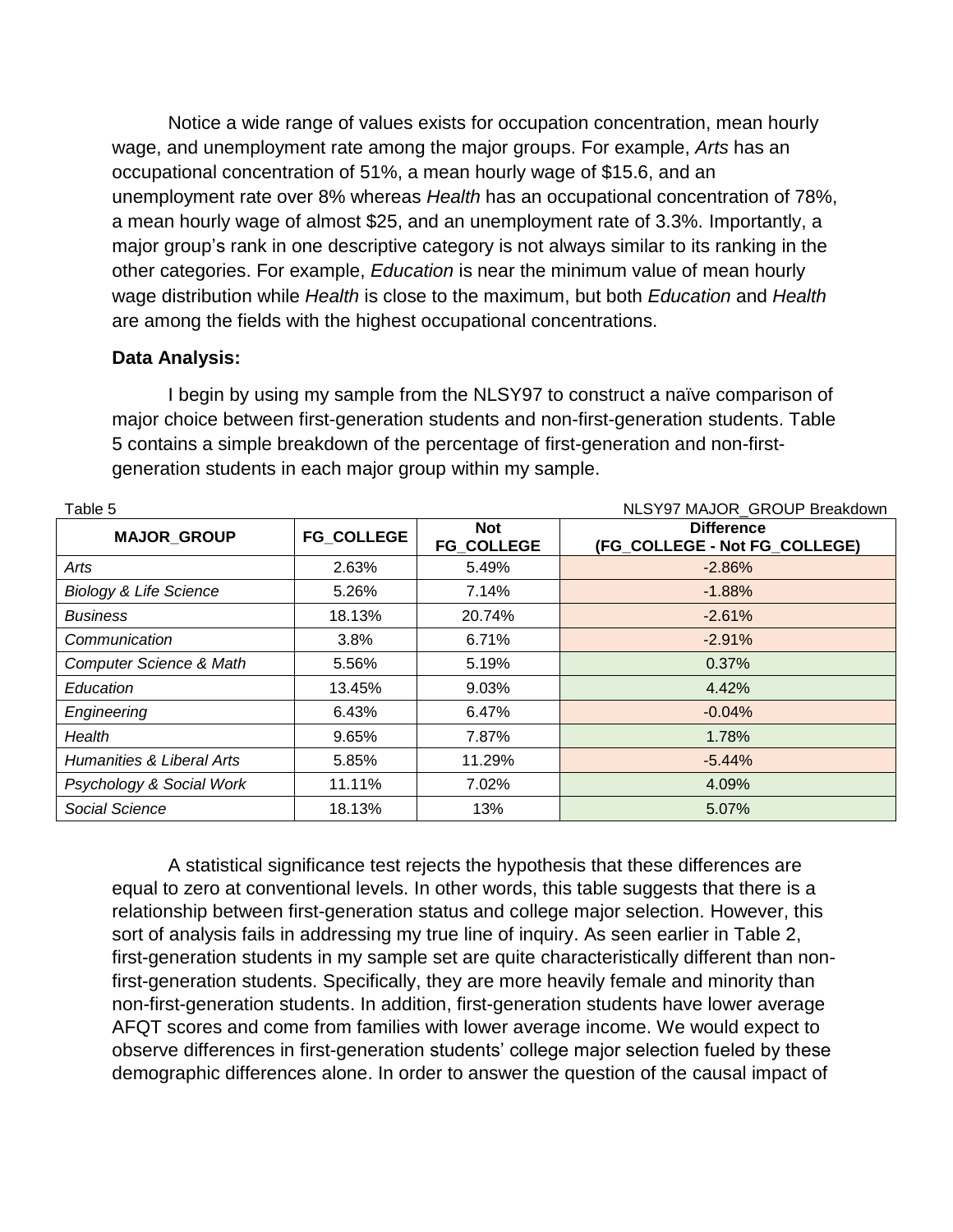first-generation status on college major selection, I need to account for these confounding variables.

In order to isolate the effect of first-generation status on major choice for two otherwise identical students, I use my NLSY97 sample to estimate a multinomial logit choice model for college major decisions. The model has MAJOR\_GROUP as its dependent variable and FG\_COLLEGE, FEMALE, BLACK\_HISPANIC, AFQT\_PCT, and INCOME\_1997 as its independent variables. Because FG\_COLLEGE is a dummy variable, its average marginal effect measures the average excess likelihood that a firstgeneration student selects a given major group compared to an otherwise identical nonfirst-generation student. We can think of this value as the average effect of being a firstgeneration college student on college major selection that is independent of differences in sex, race, family income, and ability.

I next examine whether these estimated differences between a first-generation and a non-first-generation students' likelihood of choosing different major groups are systematically related to the characteristics of the major groups themselves. I consider three separate major group characteristics: occupational concentration, average wage, and unemployment rate. Each one is illustrative of a different aspect of the relative safety and stability of a major group's labor market rewards. Unemployment rates represent the risk of not being able to find suitable work, average wages represent expected pay conditional on employment, and occupational concentration serves to describe the clarity of the career path of a major group.

I create 3 scatter plots, each one with a different major group characteristic on the x-axis and the average marginal effect of FG\_COLLEGE on the y-axis. Here, I link my college major choice data from the NLSY97 with my college major returns data from the ACS. Unfortunately, with only 11 major groups to use as data points, rigorous statistical tools are unsuited to measure how precisely a major group's characteristics relate to the excess likelihood that first-generation college students select that major relative to otherwise identical non-first-generation students. However, the scatter plots at least allow for a visual inspection of the relationship between the variables.

#### **Results:**

I find that first-generation status has a statistically and economically significant effect on college major selection. This effect is independent of the compositional differences of first-generation students, including sex, AFQT score, family income, and race (which also all have a statistically significant effect on college major selection).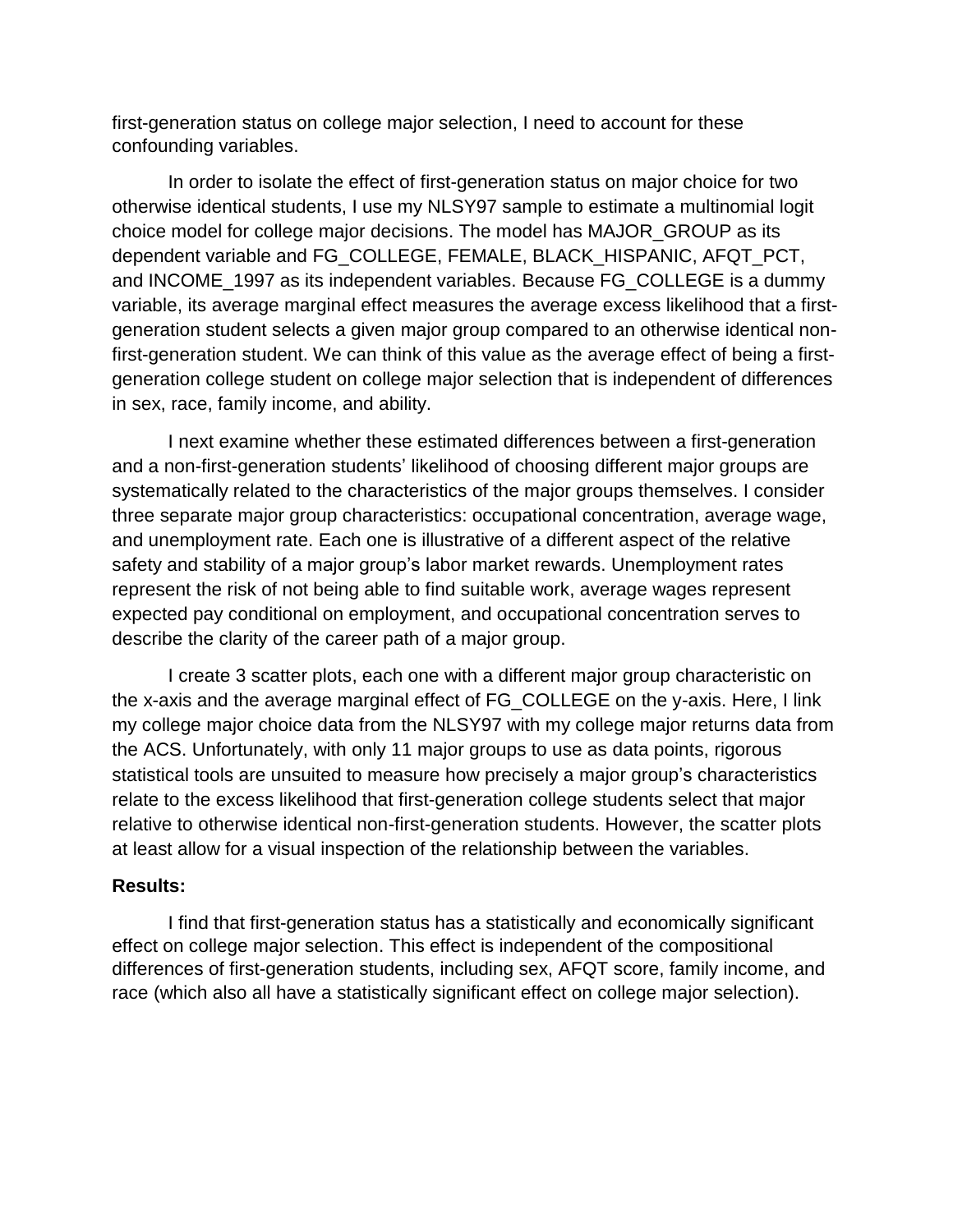Table 6 contains the results from a joint significance test across all equations for each variable in my multinomial logit model<sup>15</sup>.

| Table 6               | Significance test results for the hypothesis that the coefficients on<br>a variable are 0 in all equations of the multinomial logit model |         |  |  |  |
|-----------------------|-------------------------------------------------------------------------------------------------------------------------------------------|---------|--|--|--|
| Variable              | Chi <sup>2</sup> Statistic                                                                                                                | P-value |  |  |  |
| FG COLLEGE            | 24.84                                                                                                                                     | 0.0057  |  |  |  |
| AFQT PCT              | 58.1                                                                                                                                      | 0.0000  |  |  |  |
| INCOME 1997           | 17.15                                                                                                                                     | 0.0711  |  |  |  |
| <b>FEMALE</b>         | 181.59                                                                                                                                    | 0.0000  |  |  |  |
| <b>BLACK HISPANIC</b> | 32.29                                                                                                                                     | 0.0004  |  |  |  |

Using the results from my multinomial logit model, I isolate the effect of being a first-generation college student on the probability of selecting a particular of major by calculating the average marginal effect of the FG\_COLLEGE variable. These impacts are displayed in table 7.

| Table 7                              | Logit Model FG_COLLEGE Difference Results |                            |  |  |  |
|--------------------------------------|-------------------------------------------|----------------------------|--|--|--|
| <b>MAJOR_GROUP</b>                   | <b>Raw Difference</b>                     | <b>Adjusted Difference</b> |  |  |  |
| Arts                                 | $-2.86$                                   | $-2.89%$                   |  |  |  |
| <b>Biology &amp; Life Sciences</b>   | $-1.88$                                   | $-0.85%$                   |  |  |  |
| <b>Business</b>                      | $-2.61$                                   | $-0.93%$                   |  |  |  |
| Communication                        | $-2.91$                                   | $-3.33%$                   |  |  |  |
| <b>Computer Science &amp; Math</b>   | 0.37                                      | 0.92%                      |  |  |  |
| Education                            | 4.42                                      | 2.73%                      |  |  |  |
| Engineering                          | $-0.04$                                   | 2.34%                      |  |  |  |
| Health                               | 1.78                                      | 1.40%                      |  |  |  |
| <b>Humanities &amp; Liberal Arts</b> | $-5.44$                                   | $-6.20%$                   |  |  |  |
| Psychology & Social Work             | 4.09                                      | 3.08%                      |  |  |  |
| Social Science                       | 5.07                                      | 3.73%                      |  |  |  |

Next, I construct scatter plots to examine the relationship between the propensity of first-generation students to select a given major group and characteristics of that major group. The vertical axis measures the excess likelihood that a first-generation student selects the major group compared to an otherwise identical student. The horizontal axis measures a particular descriptive statistic of the major group, taken from the ACS. Figures 1 & 2 display scatter plots using the major group's occupational concentration and average wage, respectively. In both cases, simple OLS regressions using the 11 major groups have positive slopes, with the slope in Figure 1 being .26 and

 $15$  A full table of results from the multinomial logit model can be found in the data appendix at the end of this paper.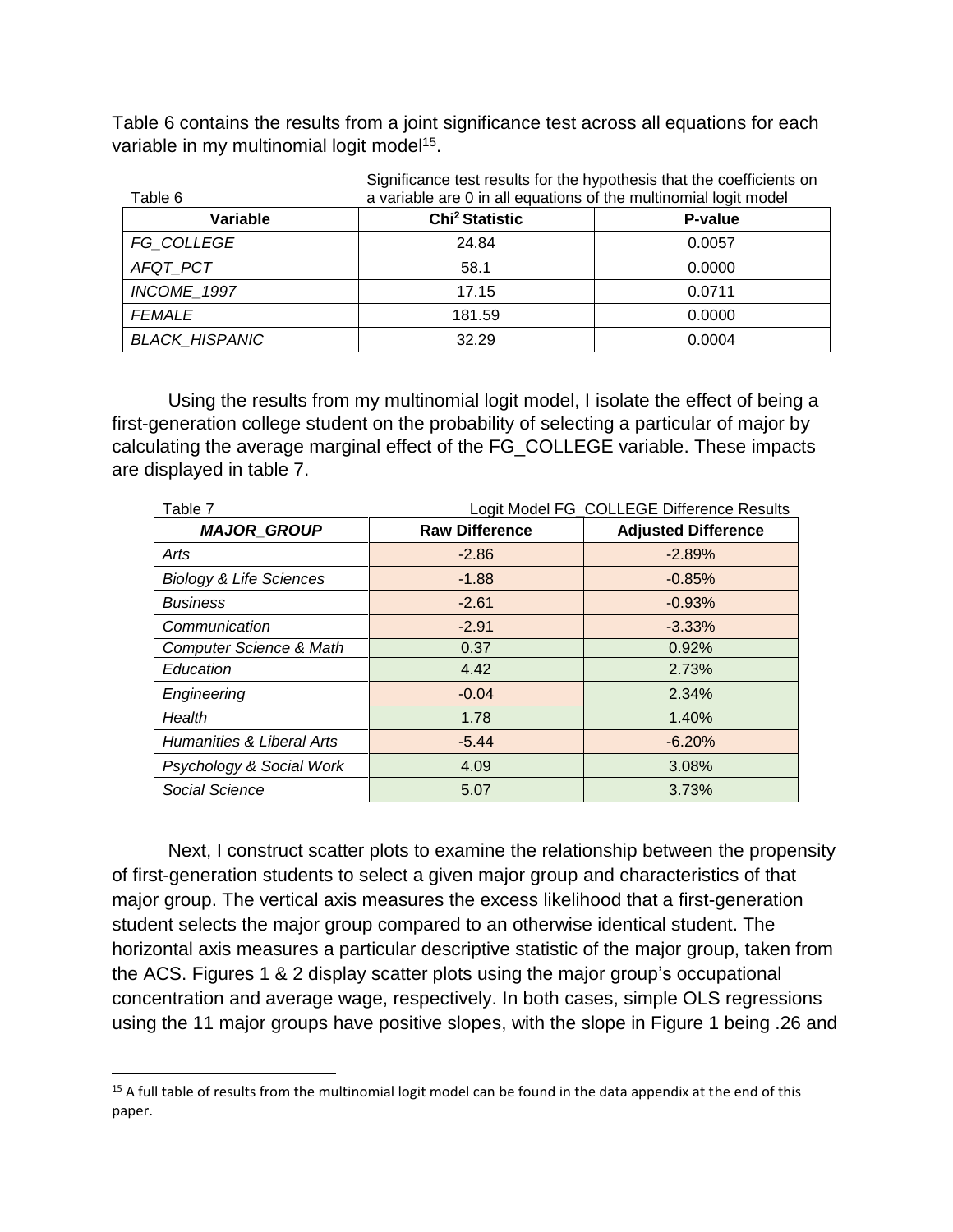the slope in Figure 2 being .40. This suggests that as occupational concentration and expected wages of a major group increase, so does the excess likelihood that firstgeneration college students select that major relative to otherwise identical non-first generation students.



**Figure 2** Arts Biology and Life Sciences  $\upphi$  5 10 15  $\to$  20 Business 25 30 Communication Computer Science and Math Education | **Education** | **Education** | **Education** | **Engineering** Health Humanities and Liberal Arts Psychology and Social Work **C** Social Science -8% -6% -4% -2% Marginal <sub>0%</sub> 2% 4% 6% Estimated **Differerence** Mean Hourly Wage in Major Group (2010 USD) **Are first generation students more likely to choose majors with higher average wages?**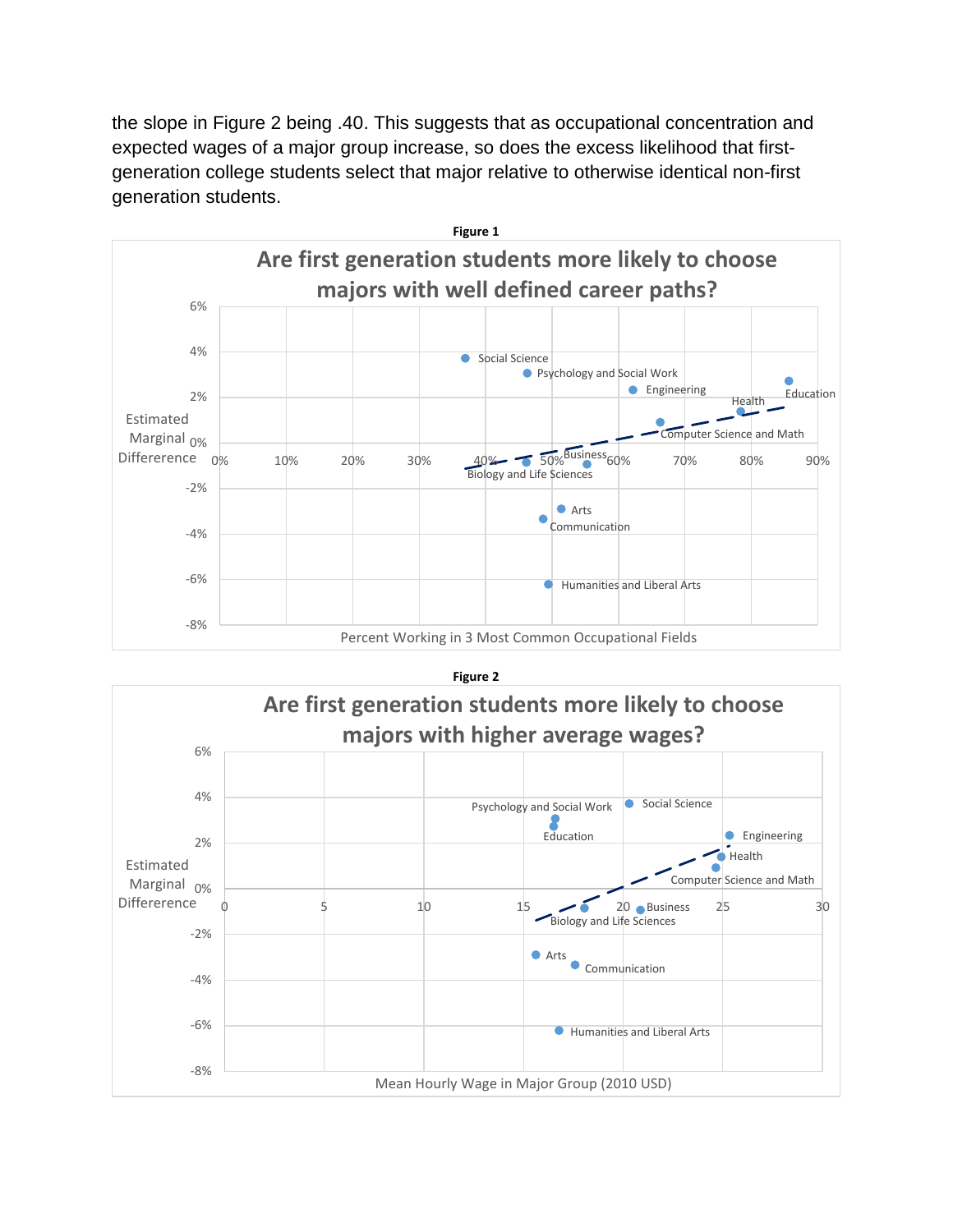Figure 3 displays a final scatter plot for major group unemployment rates. A simple OLS regression using the 11 major fields has a negative slope with a coefficient of -.39. This suggests that as the unemployment rate for graduates of a major field increases, the likelihood that first-generation college students select that major compared to otherwise identical non-first-generation students decreases.



#### **Discussion:**

My results highlight how a simple comparison between the college majors selected by first-generation students compared to non-first-generation students can be misleading. For example, a naïve inspection of the raw data would suggest that firstgeneration students are actually slightly less likely than non-first-generation's students to become engineering majors. However, when I control for the systematic differences in race, ability, family income, and gender between the two groups, it becomes clear that engineering is actually among the specializations which first-generation students prefer most relative to their non-first-generation counterparts.

The multinomial logit model that I estimate not only confirms Saks and Shore's (2005) findings on the effect of family income on a student's college major decision, but also shows that not having parents who have attended college has a significant effect on a student's college major selection. Though an individual's lifetime socioeconomic status is likely partially captured in any variable measuring parental education levels, that first-generation status had an effect even alongside the family income variable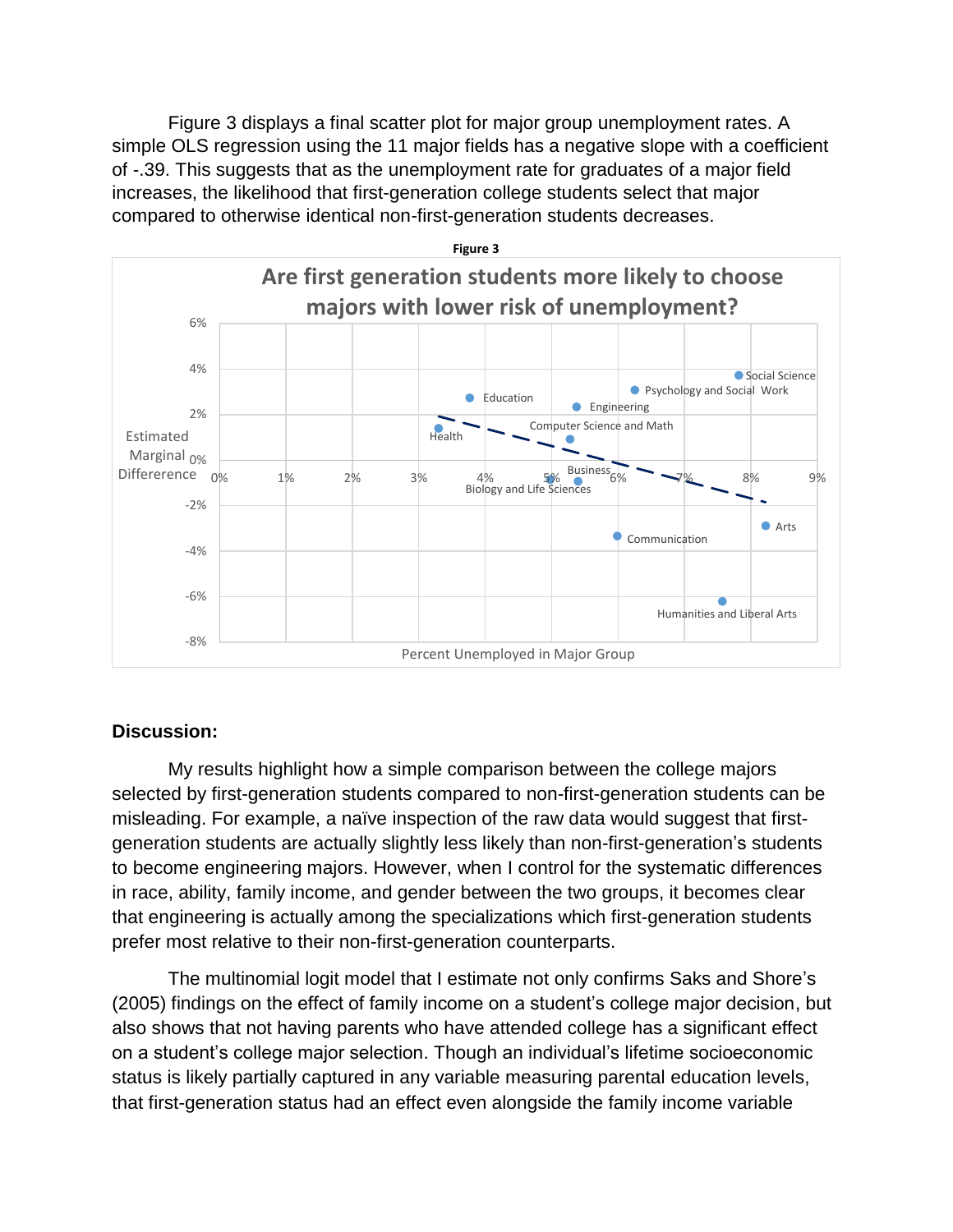suggests that first-generation status may represent an independent effect and mechanism<sup>16</sup>. Perhaps unsurprisingly, in addition to first-generation status, family income, ability, race, and gender all appear to be significantly related to an individual's college major selection.

According to my multinomial logit model, compared to non-first-generation students, first-generation students prefer the following majors: *Computer Science & Math*, *Education*, *Engineering*, *Health*, *Psychology & Social Work*, and *Social Science*. These same students are less drawn towards the following majors: *Arts*, *Biology & Life Sciences*, *Business*, *Communication*, and *Humanities & Liberal Arts*. The majors groups that first-generation students prefer tended to have low unemployment, high average wages, and a high occupational concentration. The existence of a preference among first-generation college students towards majors groups with these characteristics is consistent with my theoretical framework. Lacking information on intangible benefits to education, these students emphasize labor market rewards when selecting their field of study.

That occupational concentration appears to be related to first-generation student major preferences is particularly interesting. Unlike unemployment rates and average wages, occupational concentration is not directly linked to any economic returns to a college major. In fact, many major groups on both the high and low ends of average wages have similar occupational concentration scores (for example, education and health). Instead, occupational concentration is linked to the clarity of career path postgraduation. That first-generation students, who are likely forced to answer the "Why college?" question more frequently than non-first-generations students, tend to select fields with clear career paths is an important finding.

Unfortunately, data limitations prevented me from attempting to model the joint impact of these major group characteristics. Because the many qualities and expectations of a major simultaneously contribute to its desirability, further research should focus on better understanding the combined effects of these characteristics on the major selection decisions of different groups of students. Additionally, future research should investigate the consequences of having certain disadvantaged and underrepresented groups concentrated in particular major fields. For example, liberal arts programs like Plan II Honors that are interested in having a diverse student body might struggle to seem attractive to low-income and first-generation students. Additionally, universities seeking a diverse faculty may find their supply limited by the practical, more job market oriented focus of the specializations preferred by these underrepresented students.

 $16$  Variables of FG\_COLLEGE interacted with the other 4 explanatory variables failed statistical significance tests, suggesting that this first generation effect may not vary systematically with to income, race, sex, and ability.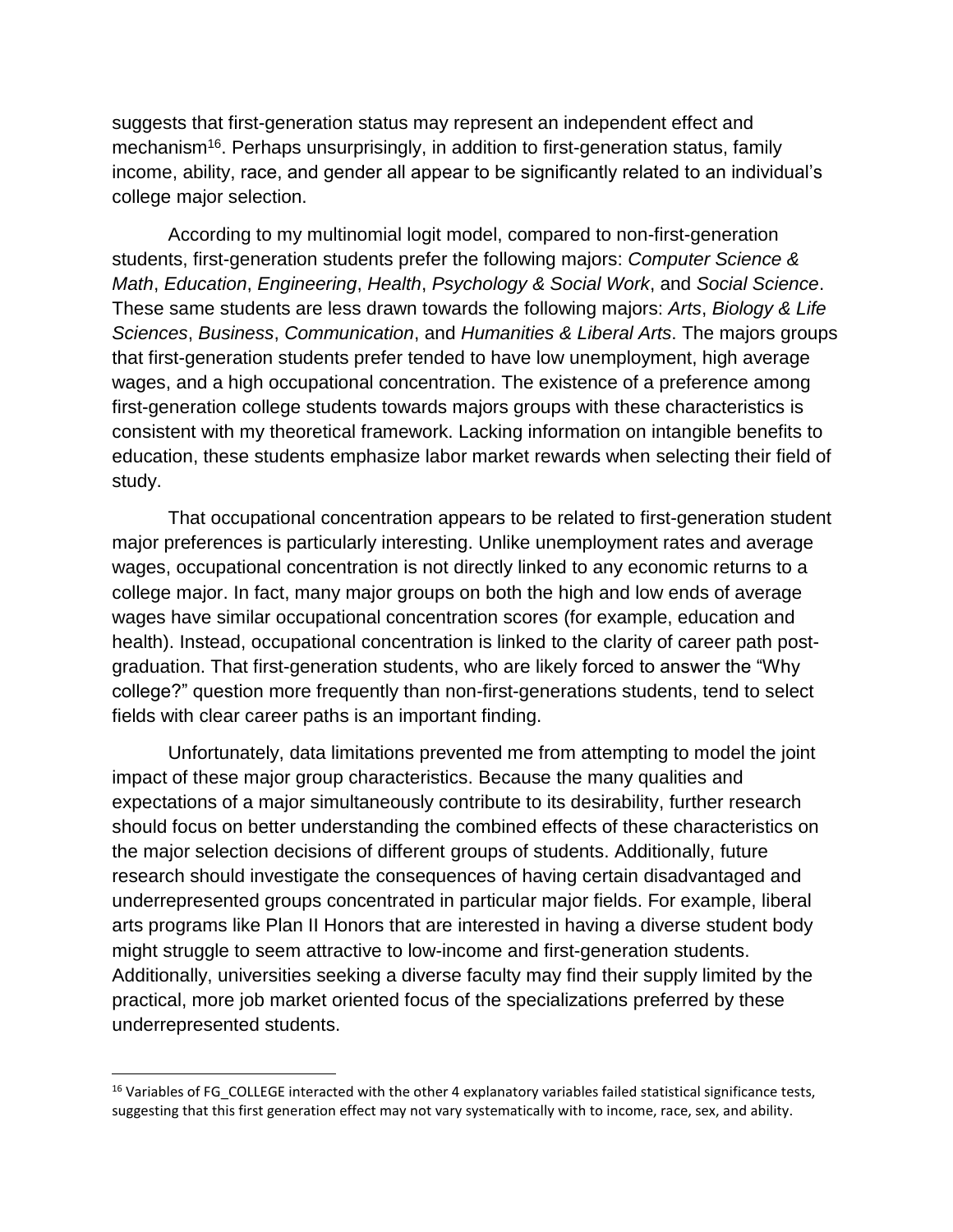#### **Conclusion:**

The educational decisions an individual makes can have a large impact on many aspects of their life. For example, the wide range of college majors an individual can select from have a correspondingly wide range of economic outcomes. The selection of a college major is a nuanced decision significantly influenced by numerous factors, including ability, sex, race, income, and parental education.

The empirical analysis in this paper suggests that first-generation students, compared to otherwise identical students, are more likely to select major groups with strong labor market rewards and a clear career path. Importantly, these differences exist even after controlling for sex, race, ability, and family income. Given that firstgeneration students are disproportionately from low-income families, this behavior is likely to contribute to the reduction of economic inequality over the long run. However, that these students are inclined towards economically safer majors with clear career paths suggests that they might be more constrained in their decisions relative to other students. If students have idiosyncratic, major-specific abilities, working to reduce these "constraints" could allow more suitable specialization among certain low-income and first-generation students and improve economic efficiency.

What exactly causes these differences in major selection is unclear. It may be that first-generation students receive less exposure to information on the potential nonmonetary rewards to a college education; or perhaps being the first in one's family to attend college places certain pressures on a student; or it could simply be that a characteristically-distinct subset of the population of those whose parents did not attend college decide to pursue higher education. The underlying mechanisms driving the findings of this paper present interesting questions for future research focusing on educational inequality.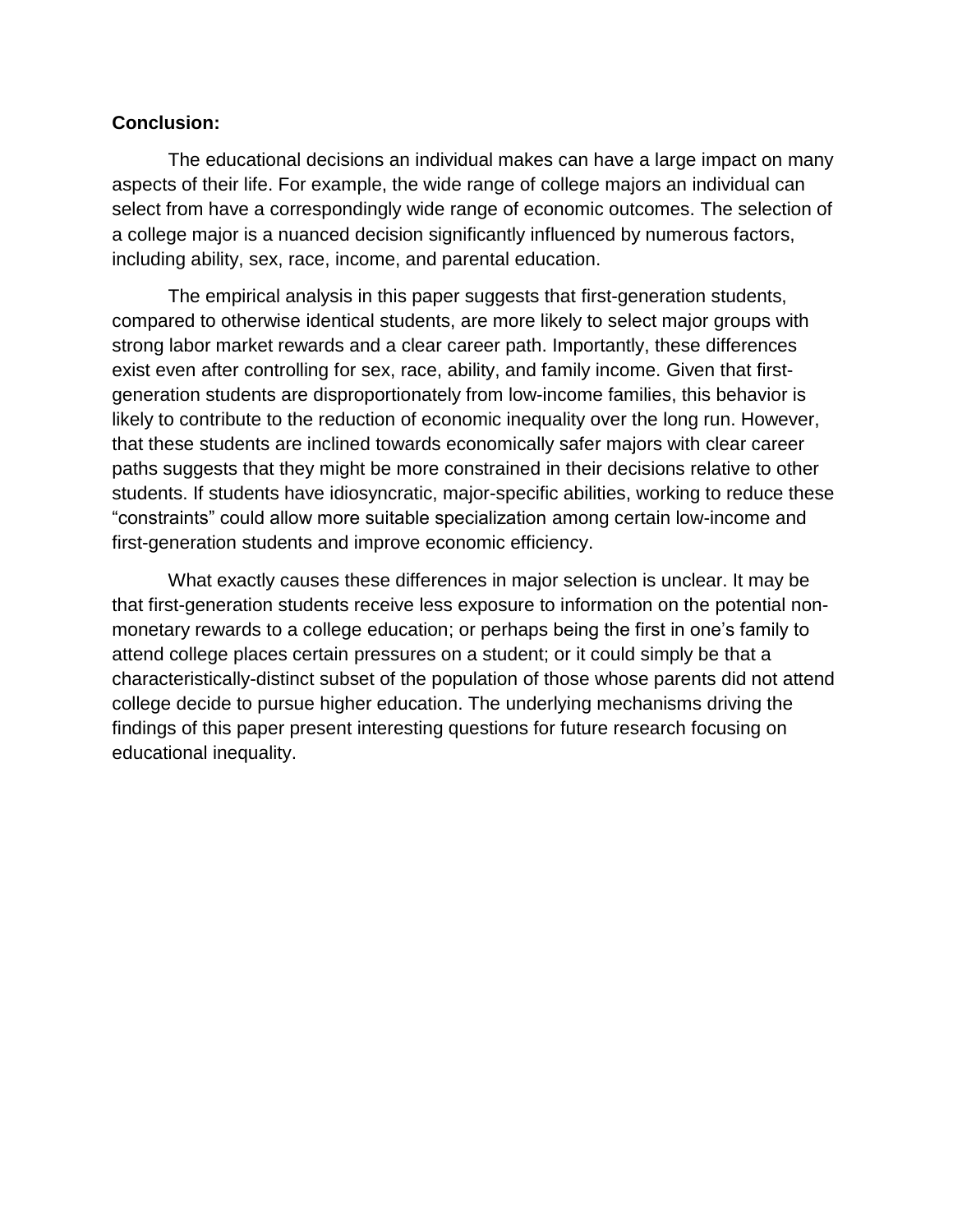#### **References**

Altonji, Joseph, Erica Blom, and Costas Meghir. "Heterogeneity in Human Capital Investments: High School Curriculum, College Major, and Careers." Annual Review of Economics 4 (2012): 185-223. Web.

Black, Sandra, Kalena Cortes, and Jane Lincove. "You Have to Apply Yourself: Racial and Ethnic Differences in College Application." Working Paper (2014): Web. 1 Jan. 2015.

Bureau of Labor Statistics, U.S. Department of Labor. National Longitudinal Survey of Youth 1997 cohort, 1997-2011 (rounds 1-15). Produced by the National Opinion Research Center, the University of Chicago and distributed by the Center for Human Resource Research, The Ohio State University. Columbus, OH. (8 February 2015).

Carnevale, Anthony, and Ban Cheah. "From Hard Times to Better Times." Center on Education and the Workforce. Georgetown University, 05 Feb. 2015. Web. 06 Apr. 2015.

Cabrera, A. F., & La Nasa, S. M. (2000a). Overcoming the tasks on the path to college for America's disadvantaged. In A. Cabrera & S. La Nasa (Eds.), Understanding the college choice of disadvantaged students. New Directions for Institutional Research, No. 107, pp. 31-44. San Francisco: Jossey-Bass.

"College Enrollment and Work Activity of 2014 High School Graduates." U.S. Bureau of Labor Statistics. U.S. Bureau of Labor Statistics, 16 Apr. 2015. Web. 26 Aug. 2015.

Hoxby, Caroline, and Christopher Avery. "The Missing "One-Offs": The Hidden Supply of High-Achieving, Low Income Students." National Bureau of Economic Research (2012): Working Paper. Web.

Montmarquette, Claude, Kathy Cannings, and Sophie Mahseredjian. "How Do Young People Choose College Majors?" Economics of Education Review 21.6 (2002): 543-56. Web.

Saks, Raven E., and Stephen H. Shore. "Risk And Career Choice." B.E. Journal Of Economic Analysis & Policy: Advances In Economic Analysis & Policy 5.1 (2005): 1-45. Business Source Complete. Web. 20 Nov. 2015.

Stage, F. K., Droogsma-Musoba, G., & Brown, C. (2002, April). Mathematics achievement: Racial-ethnicity and course taking patterns. American Educational Research Association, New Orleans.

U.S. Census Bureau, U.S. Department of Commerce. American Community Survey, 2009-2011. <www.census.gov>; (7 September 2015).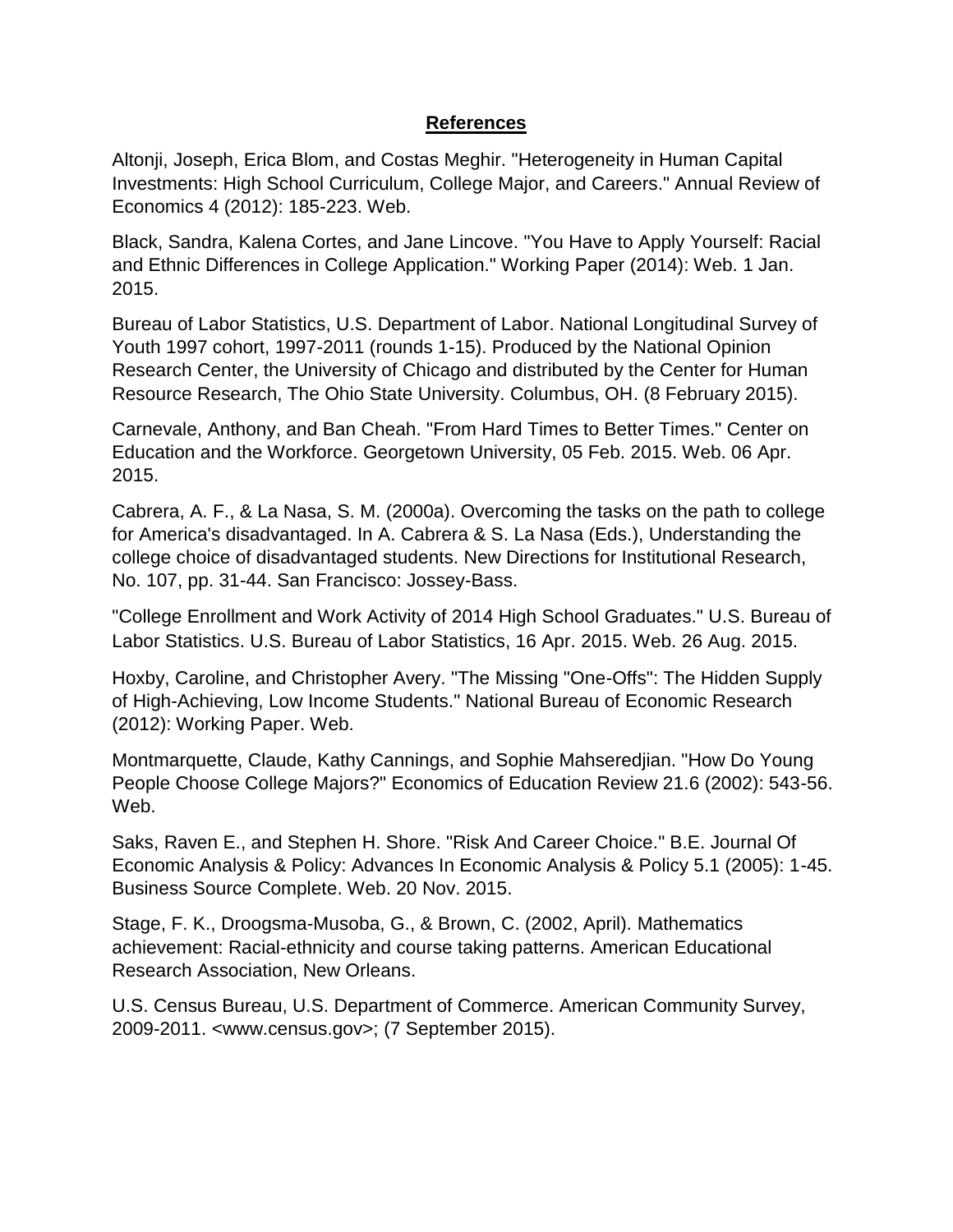#### **Data Appendix**

Top 3 Occupational Fields by Major Group of Recent College Graduates (Wide Groupings)

| <b>MAJOR_GROUP</b>      | <b>Top Occupational Field Share</b>  | <b>Second Occupational Field Share</b>                                                                                                                                                                                                                                                                                                                                                        | $\sim$ . a a a a a $\sim$ . $\sim$ .<br><b>Third Occupational Field Share</b> | <b>Total Top</b><br>3 Share |
|-------------------------|--------------------------------------|-----------------------------------------------------------------------------------------------------------------------------------------------------------------------------------------------------------------------------------------------------------------------------------------------------------------------------------------------------------------------------------------------|-------------------------------------------------------------------------------|-----------------------------|
| Arts                    | Arts, Design, Entertainment, & Media | <b>Sales</b>                                                                                                                                                                                                                                                                                                                                                                                  | Office and Administrative Support                                             |                             |
|                         | 22.67%                               | 14.69%                                                                                                                                                                                                                                                                                                                                                                                        | 14.01%                                                                        | 51.37%                      |
| <b>Biology and Life</b> | <b>Healthcare Practitioners</b>      | Education                                                                                                                                                                                                                                                                                                                                                                                     | Scientific Research                                                           |                             |
| <b>Sciences</b>         | 18.25%                               | 16.06%                                                                                                                                                                                                                                                                                                                                                                                        | 11.80%                                                                        | 46.12%                      |
| <b>Business</b>         | <b>Financial Specialists</b>         | <b>Sales</b>                                                                                                                                                                                                                                                                                                                                                                                  | Office and Administrative Support                                             |                             |
|                         | 21.52%                               | 17.86%                                                                                                                                                                                                                                                                                                                                                                                        | 15.87%                                                                        | 55.25%                      |
| Communication           | Office and Administrative Support    | Arts, Design, Entertainment, & Media                                                                                                                                                                                                                                                                                                                                                          | Sales                                                                         |                             |
|                         | 17.20%                               | 16.27%                                                                                                                                                                                                                                                                                                                                                                                        | 15.18%                                                                        | 48.65%                      |
| <b>Computer Science</b> | Computation, Programming, and Math   | Education                                                                                                                                                                                                                                                                                                                                                                                     | Sales                                                                         |                             |
| and Math                | 46.79%                               | 13.41%                                                                                                                                                                                                                                                                                                                                                                                        | 6.08%                                                                         | 66.28%                      |
| Education               | Education                            | <b>Sales</b>                                                                                                                                                                                                                                                                                                                                                                                  | Office and Administrative Support                                             |                             |
|                         | 75.70%                               | 5.21%<br>4.73%<br>Computation, Programming, and Math<br>Education<br>13.27%<br>7.45%<br>Office and Administrative Support<br><b>Sales</b><br>4.41%<br>4.07%<br>Office and Administrative Support<br><b>Sales</b><br>11.07%<br>15.25%<br><b>Community and Social Services</b><br>Office and Administrative Support<br>16.29%<br>13.36%<br><b>Sales</b><br><b>Community and Social Services</b> | 85.64%                                                                        |                             |
| Engineering             | Architecture and Engineering         |                                                                                                                                                                                                                                                                                                                                                                                               |                                                                               |                             |
|                         | 41.46%                               | 11.71%<br>10.81%                                                                                                                                                                                                                                                                                                                                                                              | 62.18%                                                                        |                             |
| Health                  | <b>Healthcare Practitioners</b>      |                                                                                                                                                                                                                                                                                                                                                                                               |                                                                               |                             |
|                         | 69.91%                               |                                                                                                                                                                                                                                                                                                                                                                                               |                                                                               | 78.39%                      |
| Humanities and          | Education                            |                                                                                                                                                                                                                                                                                                                                                                                               |                                                                               |                             |
| <b>Liberal Arts</b>     | 23.13%                               |                                                                                                                                                                                                                                                                                                                                                                                               |                                                                               | 49.44%                      |
| Psychology and          | Education                            |                                                                                                                                                                                                                                                                                                                                                                                               |                                                                               |                             |
| Social Work             | 16.63%                               |                                                                                                                                                                                                                                                                                                                                                                                               |                                                                               | 46.28%                      |
| Social Science          | Office and Administrative Support    |                                                                                                                                                                                                                                                                                                                                                                                               |                                                                               |                             |
|                         | 14.40%                               |                                                                                                                                                                                                                                                                                                                                                                                               |                                                                               | 36.92%                      |